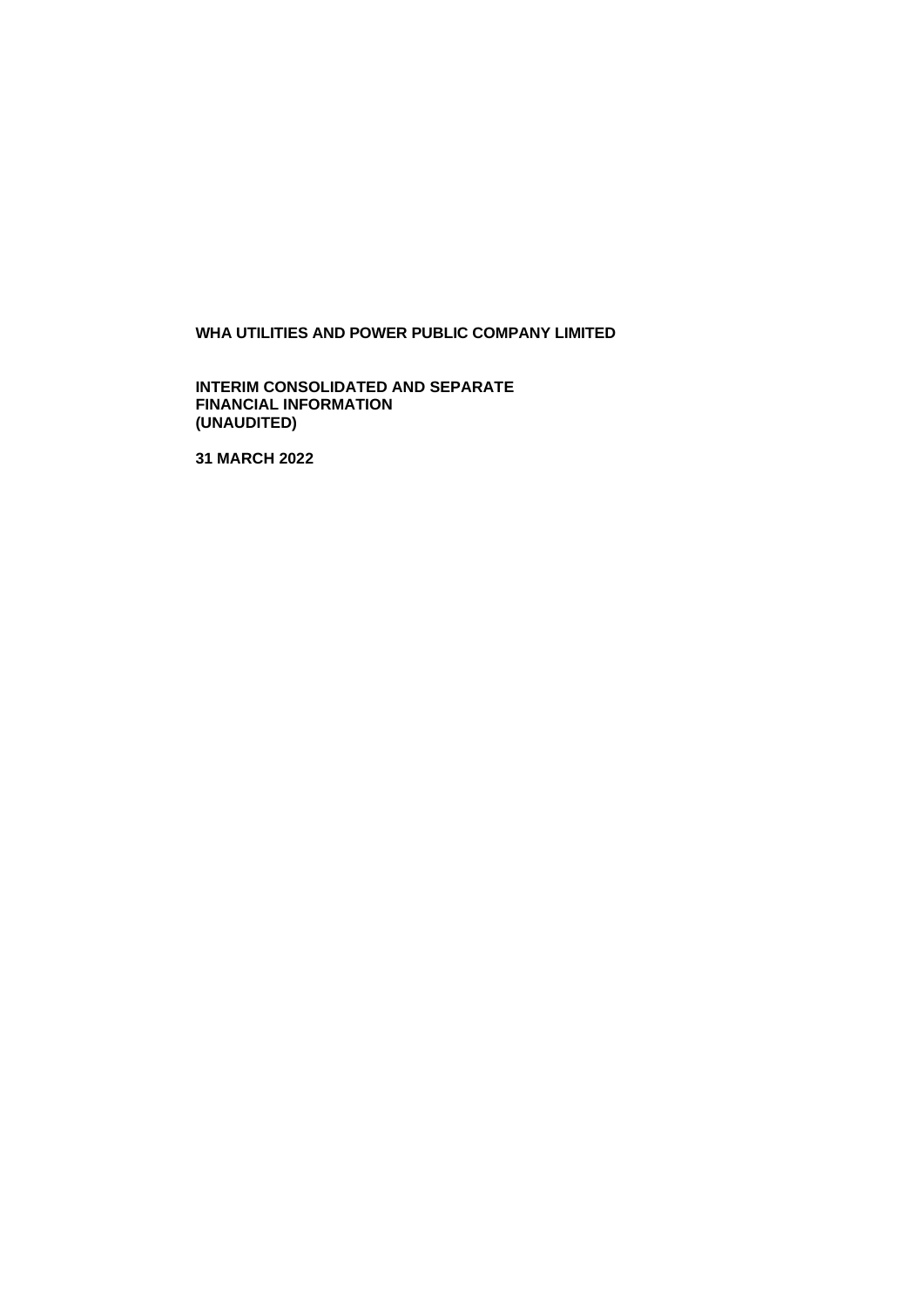#### **AUDITOR'S REPORT ON THE REVIEW OF THE INTERIM FINANCIAL INFORMATION**

To the Shareholders and the Board of Directors of WHA Utilities and Power Public Company Limited

I have reviewed the interim consolidated financial information of WHA Utilities and Power Public Company Limited and its subsidiaries, and the interim separate financial information of WHA Utilities and Power Public Company Limited. These comprise the consolidated and separate statements of financial position as at 31 March 2022, the related consolidated and separate statements of comprehensive income, changes in equity and cash flows for the three-month periods then ended, and the condensed notes to the interim financial information. Management is responsible for the preparation and presentation of this interim consolidated and separate financial information in accordance with Thai Accounting Standard No.34, "Interim Financial Reporting". My responsibility is to express a conclusion on this interim consolidated and separate financial information based on my review.

#### **Scope of review**

I conducted my review in accordance with the Thai Standard on Review Engagements 2410, "Review of interim financial information performed by the independent auditor of the entity". A review of interim financial information consists of making inquiries, primarily of persons responsible for financial and accounting matters, and applying analytical and other review procedures. A review is substantially less in scope than an audit conducted in accordance with Thai Standards on Auditing and consequently does not enable me to obtain assurance that I would become aware of all significant matters that might be identified in an audit. Accordingly, I do not express an audit opinion.

#### **Conclusion**

Based on my review, nothing has come to my attention that causes me to believe that the accompanying interim consolidated and separate financial information is not prepared, in all material respects, in accordance with Thai Accounting Standard No.34, "Interim Financial Reporting".

PricewaterhouseCoopers ABAS Ltd.

**Boonrueng Lerdwiseswit** Certified Public Accountant (Thailand) No. 6552 Bangkok 13 May 2022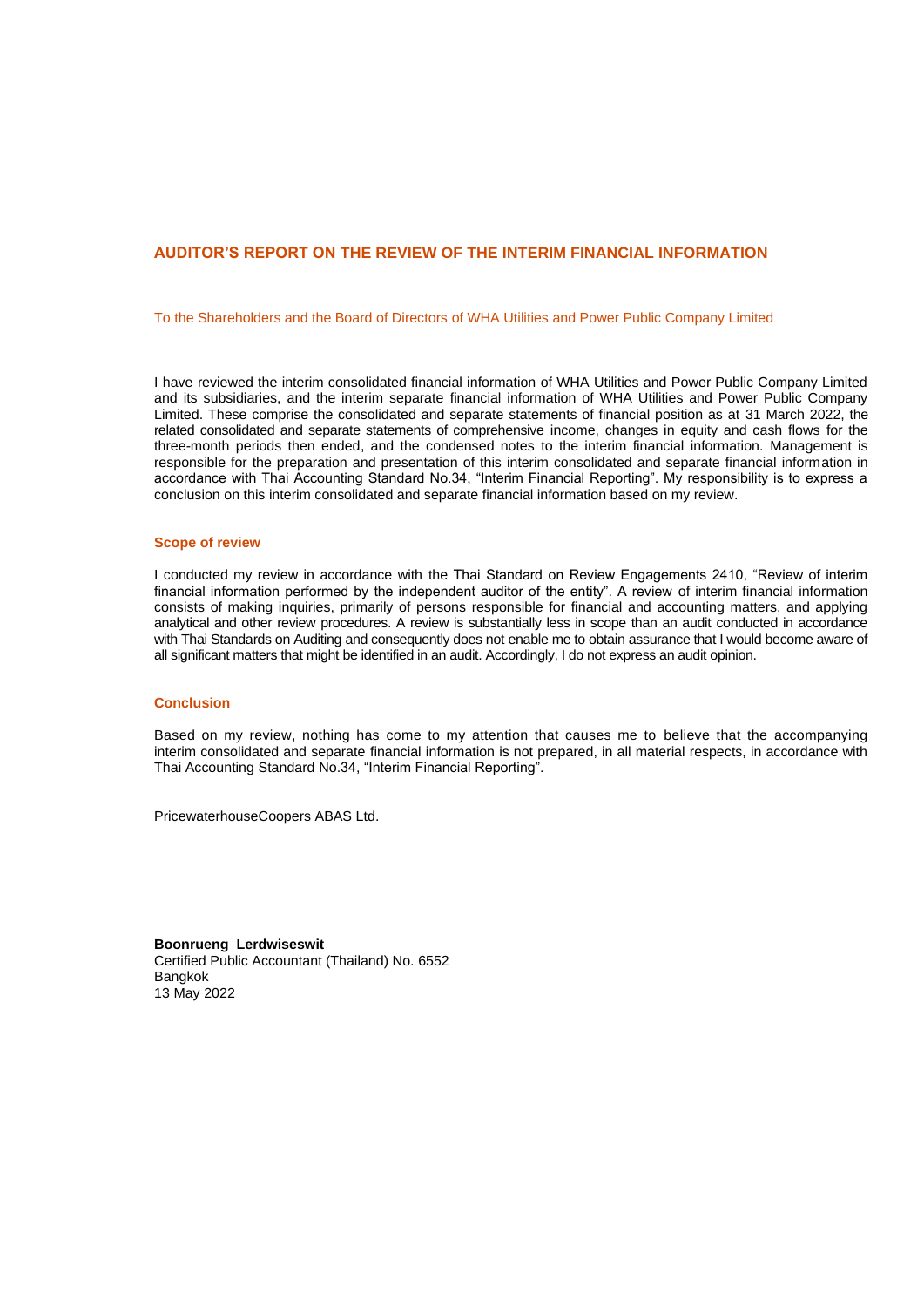As at 31 March 2022

|                                     |              | <b>Consolidated</b> |                       | <b>Separate</b>  |                       |  |
|-------------------------------------|--------------|---------------------|-----------------------|------------------|-----------------------|--|
|                                     |              |                     | financial information |                  | financial information |  |
|                                     |              | <b>Unaudited</b>    | <b>Audited</b>        | <b>Unaudited</b> | <b>Audited</b>        |  |
|                                     |              | 31 March            | 31 December           | 31 March         | 31 December           |  |
|                                     |              | 2022                | 2021                  | 2022             | 2021                  |  |
|                                     | <b>Notes</b> | <b>Baht</b>         | <b>Baht</b>           | <b>Baht</b>      | Baht                  |  |
| <b>Assets</b>                       |              |                     |                       |                  |                       |  |
| <b>Current assets</b>               |              |                     |                       |                  |                       |  |
| Cash and cash equivalents           |              | 755,924,191         | 904,512,189           | 366,867,782      | 545,186,986           |  |
| Trade and other receivables         |              | 379,411,691         | 295,444,144           | 963,074,445      | 524,409,681           |  |
| Short-term loans to related parties | 13.3         | 5,309,966           | 5,327,207             | 560,000,000      | 590,000,000           |  |
| Other current assets                |              | 154,788,724         | 158,367,327           | 75,949,588       | 89,229,043            |  |
| <b>Total current assets</b>         |              | 1,295,434,572       | 1,363,650,867         | 1,965,891,815    | 1,748,825,710         |  |
| Non-current assets                  |              |                     |                       |                  |                       |  |
| Financial assets measured at        |              |                     |                       |                  |                       |  |
| fair value through profit or loss   | 6            | 293,686,853         | 308,122,355           |                  |                       |  |
| Long-term loans to related parties  | 13.3         | 248,490,552         | 248,490,552           | 5,653,490,000    | 5,533,490,000         |  |
| Investments in associates           |              | 13,189,076,113      | 12,843,478,727        |                  |                       |  |
| Investments in subsidiaries         |              |                     |                       | 9,524,499,944    | 9,524,499,944         |  |
| Interests in joint ventures         |              | 852,346,265         | 844,749,065           | 158,900,000      | 158,900,000           |  |
| Lease receivables                   |              | 21,411,768          | 21,512,704            |                  |                       |  |
| Property, plant and equipment       | 8            | 5,659,060,125       | 5,454,722,539         | 3,110,935,305    | 3,004,366,052         |  |
| Intangible assets                   |              | 1,934,801,490       | 1,945,712,612         | 1,890,202,411    | 1,900,824,016         |  |
| Goodwill                            |              | 2,772,877,526       | 2,772,877,526         | 597,693,413      | 597,693,413           |  |
| Deferred income tax assets          |              | 912,089             | 758,644               |                  |                       |  |
| Other non-current assets            |              | 47,886,119          | 34,739,335            | 41,468,571       | 33,566,573            |  |
| <b>Total non-current assets</b>     |              | 25,020,548,900      | 24,475,164,059        | 20,977,189,644   | 20,753,339,998        |  |
| <b>Total assets</b>                 |              | 26,315,983,472      | 25,838,814,926        | 22,943,081,459   | 22,502,165,708        |  |

\_\_\_\_\_\_\_\_\_\_\_\_\_\_\_\_\_\_\_\_\_\_\_\_\_\_Director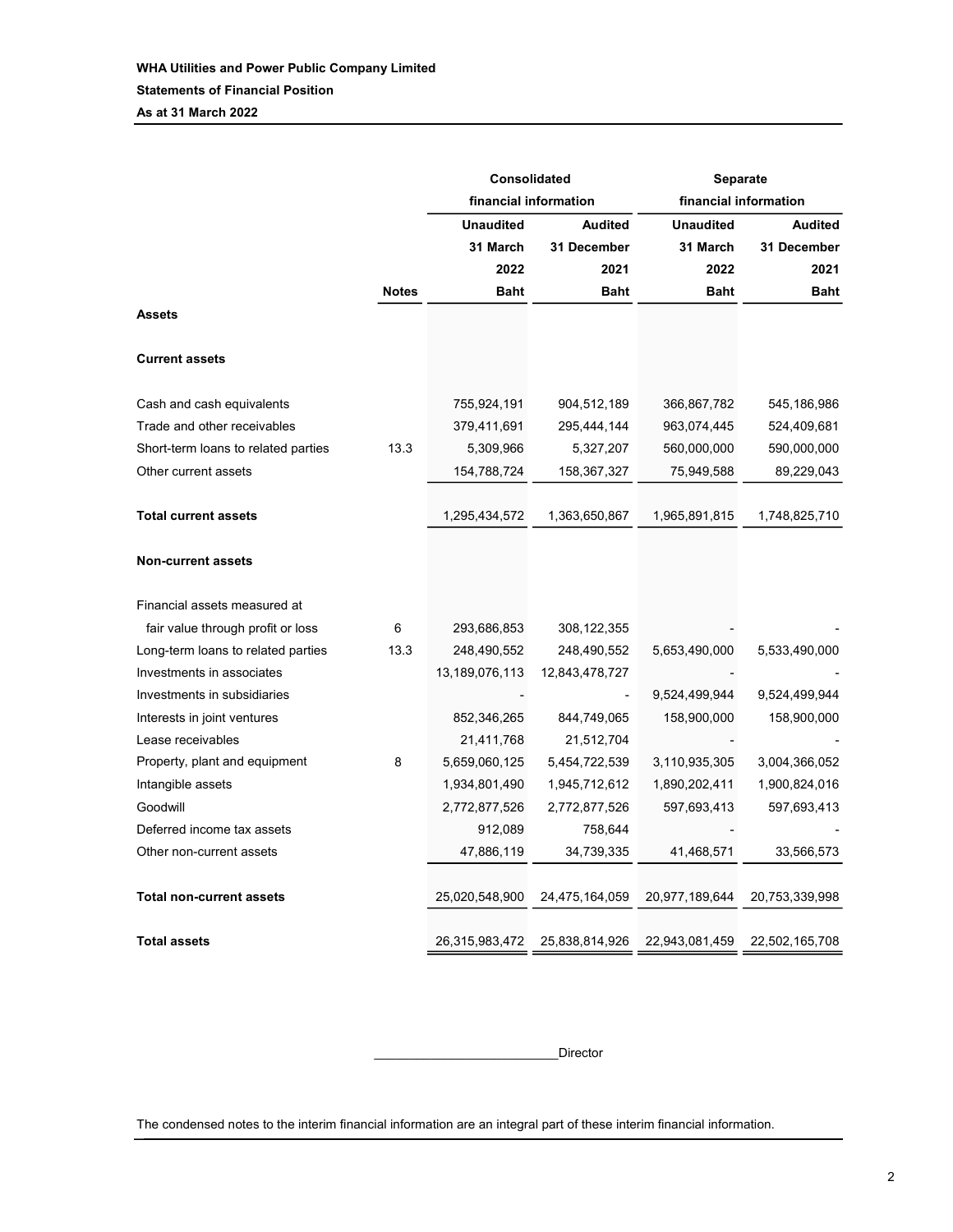As at 31 March 2022

|                                      |              |                  | <b>Consolidated</b>   | <b>Separate</b>  |                       |  |  |
|--------------------------------------|--------------|------------------|-----------------------|------------------|-----------------------|--|--|
|                                      |              |                  | financial information |                  | financial information |  |  |
|                                      |              | <b>Unaudited</b> | <b>Audited</b>        | <b>Unaudited</b> | <b>Audited</b>        |  |  |
|                                      |              | 31 March         | 31 December           | 31 March         | 31 December           |  |  |
|                                      |              | 2022             | 2021                  | 2022             | 2021                  |  |  |
|                                      | <b>Notes</b> | <b>Baht</b>      | <b>Baht</b>           | <b>Baht</b>      | <b>Baht</b>           |  |  |
| <b>Liabilities and equity</b>        |              |                  |                       |                  |                       |  |  |
| <b>Current liabilities</b>           |              |                  |                       |                  |                       |  |  |
| Short-term loans                     | 10           | 998,894,959      | 999,920,268           | 998,894,959      | 999,920,268           |  |  |
| Trade and other payables             | 9            | 371,968,378      | 458,867,299           | 271,217,037      | 303,672,100           |  |  |
| Current portion of long-term loans   | 10           | 1,999,582,505    | 1,999,332,533         | 1,999,582,505    | 1,999,332,533         |  |  |
| Current portion of debentures        | 10           | 1,499,510,231    | 1,499,345,625         | 1,499,510,231    | 1,499,345,625         |  |  |
| Income tax payable                   |              | 24,447,418       | 15,246,899            |                  |                       |  |  |
| Current portion of lease liabilities |              | 11,941,808       | 11,645,272            | 9,891,803        | 10,490,055            |  |  |
| Current portion of provision for     |              |                  |                       |                  |                       |  |  |
| liabilities from water business      | 6            | 36,445,676       | 35,063,390            | 36,264,771       | 34,945,751            |  |  |
| Other current liabilities            |              | 24,673,537       | 29,893,238            | 17,889,680       | 23,508,407            |  |  |
| <b>Total current liabilities</b>     |              | 4,967,464,512    | 5,049,314,524         | 4,833,250,986    | 4,871,214,739         |  |  |
| <b>Non-current liabilities</b>       |              |                  |                       |                  |                       |  |  |
| Debentures                           | 10           | 7,602,996,569    | 7,602,308,230         | 7,602,996,569    | 7,602,308,230         |  |  |
| Lease liabilities                    |              | 401,755,103      | 278,502,538           | 271,998,383      | 175,054,781           |  |  |
| Provision for liabilities from       |              |                  |                       |                  |                       |  |  |
| water business                       | 6            | 390,538,267      | 389,950,283           | 386,853,585      | 386,254,204           |  |  |
| Deferred income tax liabilities      |              | 86,767,368       | 89,809,248            | 49,552,982       | 49,671,857            |  |  |
| Employee benefit obligations         |              | 21,106,389       | 26,864,865            | 21,106,389       | 26,864,865            |  |  |
| Other non-current liabilities        |              | 21,040,648       | 18,139,155            | 20,305,465       | 17,425,355            |  |  |
| <b>Total non-current liabilities</b> |              | 8,524,204,344    | 8,405,574,319         | 8,352,813,373    | 8,257,579,292         |  |  |
| <b>Total liabilities</b>             |              | 13,491,668,856   | 13,454,888,843        | 13,186,064,359   | 13,128,794,031        |  |  |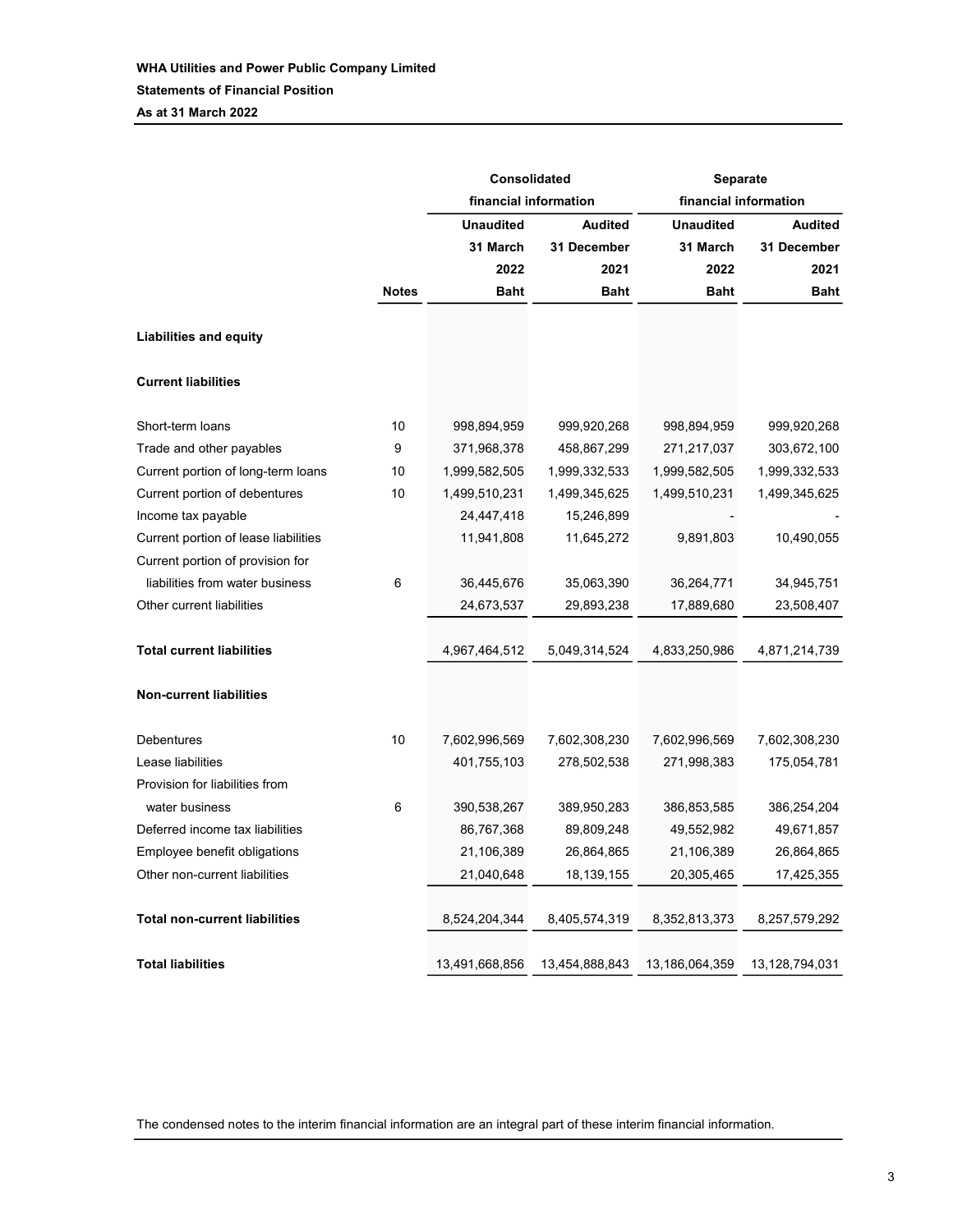Unaudited Audited Unaudited Audited 31 March 31 December 31 March 31 December 2022 2021 2022 2021 Baht Baht Baht Baht Liabilities and equity Equity Share capital Authorised share capital Ordinary shares, 3,825,000,000 shares of par Baht 1 each 3,825,000,000 3,825,000,000 3,825,000,000 3,825,000,000 Issued and paid-up share capital Ordinary shares, 3,825,000,000 shares of paid-up Baht 1 each 3,825,000,000 3,825,000,000 3,825,000,000 3,825,000,000 Share premium on ordinary shares 2,557,841,248 2,557,841,248 2,557,841,248 2,557,841,248 Retained earnings Appropriated - legal reserve 310,108,972 310,108,972 310,108,972 310,108,972 Unappropriated 3,100,280,435 3,021,976,645 1,841,479,653 1,463,193,555 Other components of equity 3,031,083,855 2,668,999,110 1,222,587,227 1,217,227,902 Equity attributable to the owners of the parent 12,824,314,510 12,383,925,975 9,757,017,100 9,373,371,677 Non-controlling interests the controlling interests the controlling interests the controlling interests of the controlling interests of the controlling interests of the controlling interests of the controlling interests of Total equity 12,824,314,616 12,383,926,083 9,757,017,100 9,373,371,677 Total liabilities and equity 26,315,983,472 25,838,814,926 22,943,081,459 22,502,165,708 Consolidated Separate financial information financial information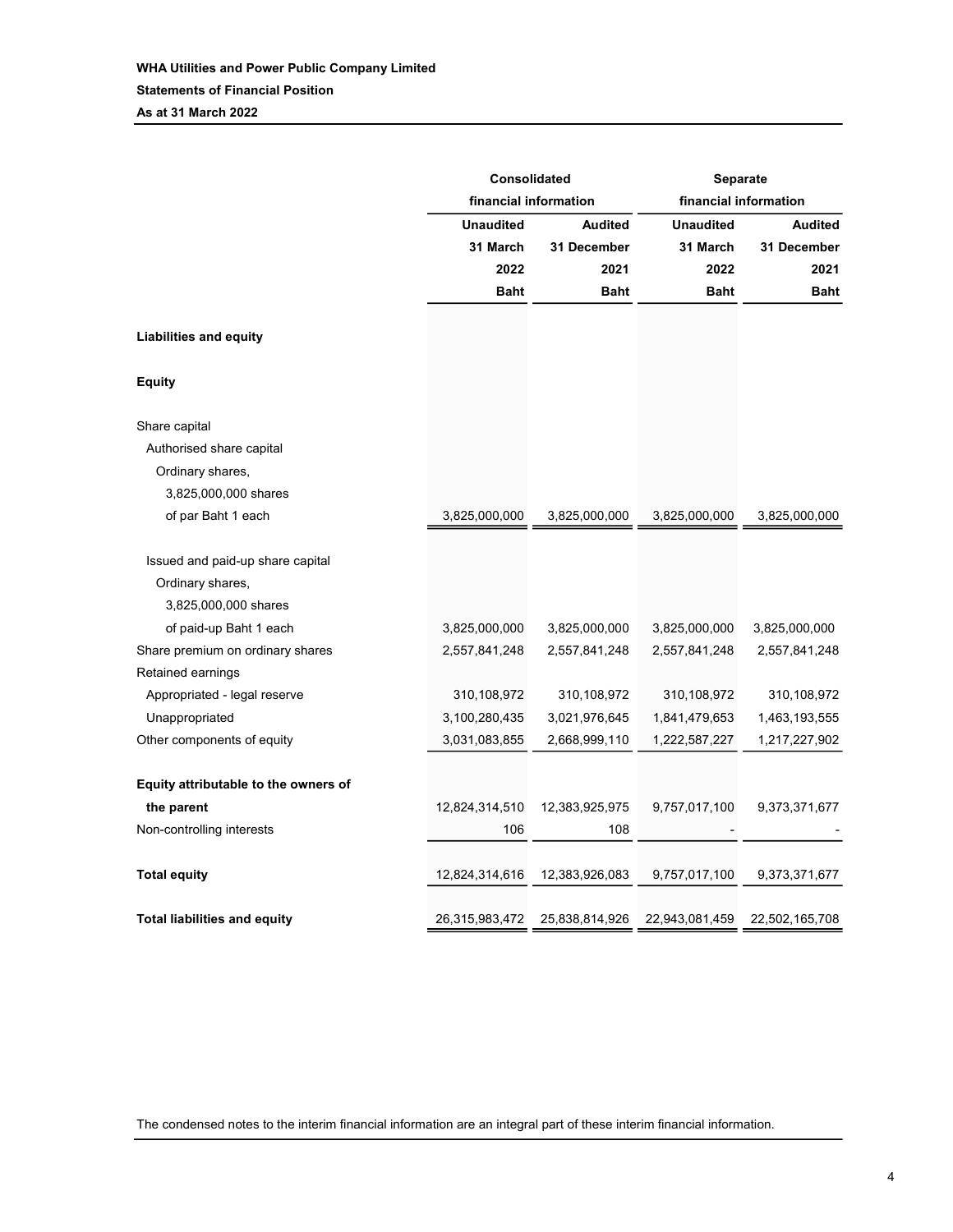#### WHA Utilities and Power Public Company Limited

#### Statement of Comprehensive Income (Unaudited)

For the three-month period ended 31 March 2022

|                                                                   |             |                 | Consolidated          | Separate        |                       |  |
|-------------------------------------------------------------------|-------------|-----------------|-----------------------|-----------------|-----------------------|--|
|                                                                   |             |                 | financial information |                 | financial information |  |
|                                                                   |             | 31 March        | 31 March              | 31 March        | 31 March              |  |
|                                                                   |             | 2022            | 2021                  | 2022            | 2021                  |  |
|                                                                   | <b>Note</b> | Baht            | Baht                  | <b>Baht</b>     | <b>Baht</b>           |  |
| Revenue from sales                                                |             | 492,838,755     | 456,465,750           | 361,447,980     | 332,566,204           |  |
| Revenues from leases and services                                 |             | 71,575,810      | 147,295,193           | 60,604,061      | 56,909,291            |  |
| Cost of sales                                                     |             | (316, 382, 305) | (280, 597, 564)       | (267, 908, 171) | (239, 227, 908)       |  |
| Cost of services                                                  |             | (60, 298, 076)  | (116, 702, 430)       | (45, 952, 178)  | (34, 762, 678)        |  |
| <b>Gross profit</b>                                               |             | 187,734,184     | 206,460,949           | 108,191,692     | 115,484,909           |  |
| Other income                                                      | 11          | 35,979,308      | 167,078,249           | 401,274,921     | 485,216,799           |  |
| Administrative expenses                                           |             | (69, 450, 165)  | (79, 421, 582)        | (38, 286, 016)  | (43, 729, 770)        |  |
| Finance costs                                                     |             | (96, 471, 160)  | (110, 750, 063)       | (94, 353, 206)  | (109, 707, 990)       |  |
| Share of profit (loss) of associates                              |             |                 |                       |                 |                       |  |
| and interests in joint ventures                                   |             | 25,314,197      | (46, 604, 310)        |                 |                       |  |
| Profit before income tax                                          |             | 83,106,364      | 136,763,243           | 376,827,391     | 447,263,948           |  |
| Income tax (expense) benefit                                      |             | (4,802,572)     | (6,051,350)           | 1,458,707       | 3,212,766             |  |
|                                                                   |             |                 |                       |                 |                       |  |
| Profit for the period                                             |             | 78,303,792      | 130,711,893           | 378,286,098     | 450,476,714           |  |
| Other comprehensive income:                                       |             |                 |                       |                 |                       |  |
| Items that will not be reclassified to profit or loss             |             |                 |                       |                 |                       |  |
| Remeasurements of retirement                                      |             |                 |                       |                 |                       |  |
| benefit obligations                                               |             | 6,699,156       |                       | 6,699,156       |                       |  |
| Income tax on items that will not                                 |             |                 |                       |                 |                       |  |
| be reclassified to profit or loss                                 |             | (1,339,831)     |                       | (1, 339, 831)   |                       |  |
| Total items that will not be reclassified to profit or loss       |             | 5,359,325       |                       | 5,359,325       |                       |  |
| Items that will be reclassified subsequently to<br>profit or loss |             |                 |                       |                 |                       |  |
| Currency translation differences on translation                   |             | (882, 815)      | (8,213,926)           |                 |                       |  |
| Share of other comprehensive income                               |             |                 |                       |                 |                       |  |
| of associates and interests in joint ventures                     |             |                 |                       |                 |                       |  |
| accounted for using the equity method                             |             | 357,608,235     | 412,285,774           |                 |                       |  |
| Total items that will be reclassified                             |             |                 |                       |                 |                       |  |
| subsequently to profit or loss                                    |             | 356,725,420     | 404,071,848           |                 |                       |  |
|                                                                   |             |                 |                       |                 |                       |  |
| Other comprehensive income                                        |             |                 |                       |                 |                       |  |
| for the period, net of tax                                        |             | 362,084,745     | 404,071,848           | 5,359,325       |                       |  |
| Total comprehensive income for the period                         |             | 440,388,537     | 534,783,741           | 383,645,423     | 450,476,714           |  |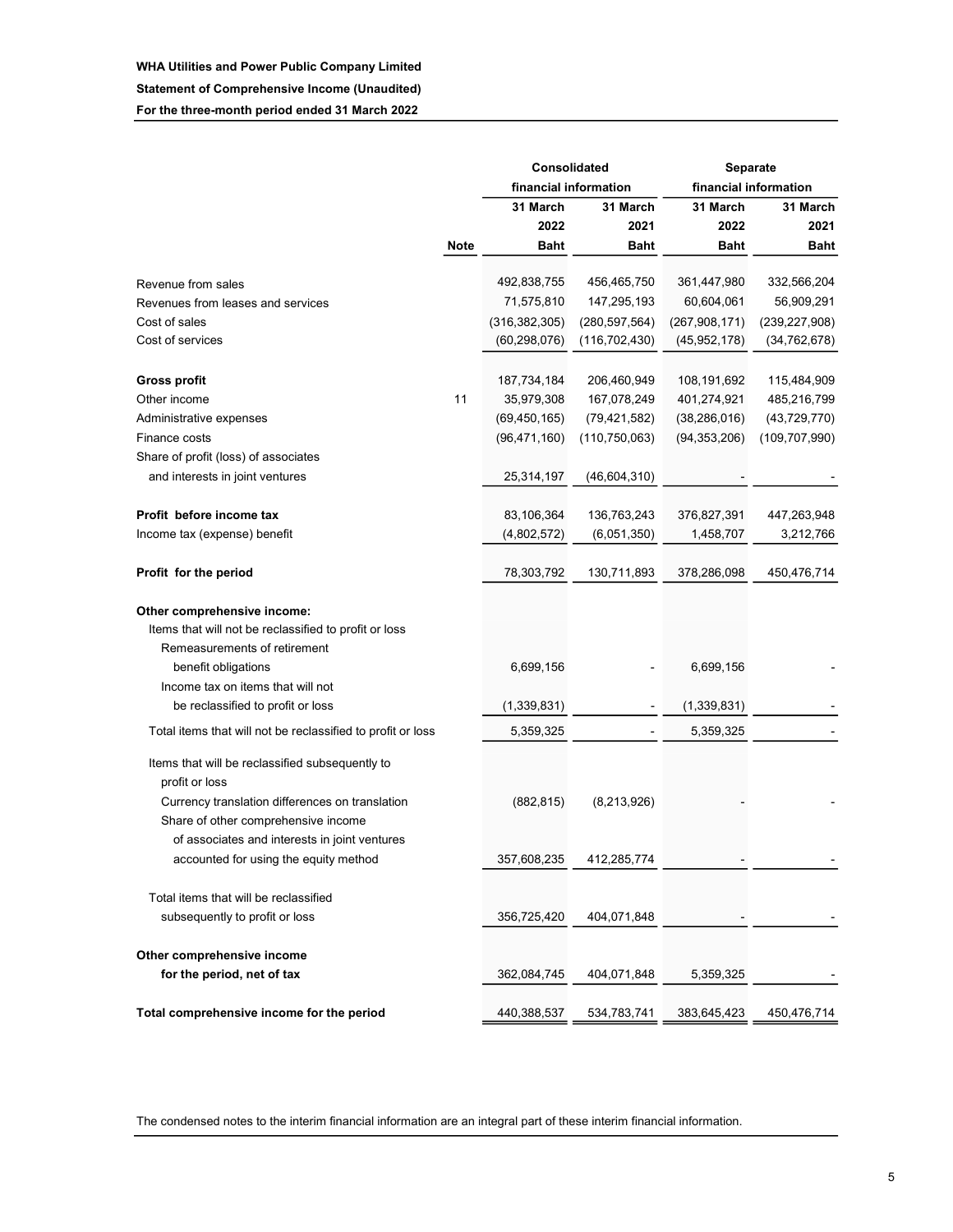## WHA Utilities and Power Public Company Limited Statement of Comprehensive Income (Unaudited)

For the three-month period ended 31 March 2022

|                                   | <b>Consolidated</b> |                       | Separate              |             |  |  |
|-----------------------------------|---------------------|-----------------------|-----------------------|-------------|--|--|
|                                   |                     | financial information | financial information |             |  |  |
|                                   | 31 March            | 31 March              | 31 March              | 31 March    |  |  |
|                                   | 2022                | 2021                  | 2022                  | 2021        |  |  |
|                                   | <b>Baht</b>         | <b>Baht</b>           | <b>Baht</b>           | <b>Baht</b> |  |  |
|                                   |                     |                       |                       |             |  |  |
| Profit attributable to:           |                     |                       |                       |             |  |  |
| Owners of the parent              | 78,303,790          | 130,711,892           | 378,286,098           | 450,476,714 |  |  |
| Non-controlling interests         | 2                   | 1                     |                       |             |  |  |
|                                   |                     |                       |                       |             |  |  |
|                                   | 78,303,792          | 130,711,893           | 378,286,098           | 450,476,714 |  |  |
| <b>Total comprehensive income</b> |                     |                       |                       |             |  |  |
| attributable to:                  |                     |                       |                       |             |  |  |
| Owners of the parent              | 440,388,535         | 534,783,740           | 383,645,423           | 450,476,714 |  |  |
| Non-controlling interests         | 2                   | 1                     |                       |             |  |  |
|                                   |                     |                       |                       |             |  |  |
|                                   | 440,388,537         | 534,783,741           | 383,645,423           | 450,476,714 |  |  |
|                                   |                     |                       |                       |             |  |  |
| Earnings per share                |                     |                       |                       |             |  |  |
| Basic earnings per share          | 0.02                | 0.03                  | 0.10                  | 0.12        |  |  |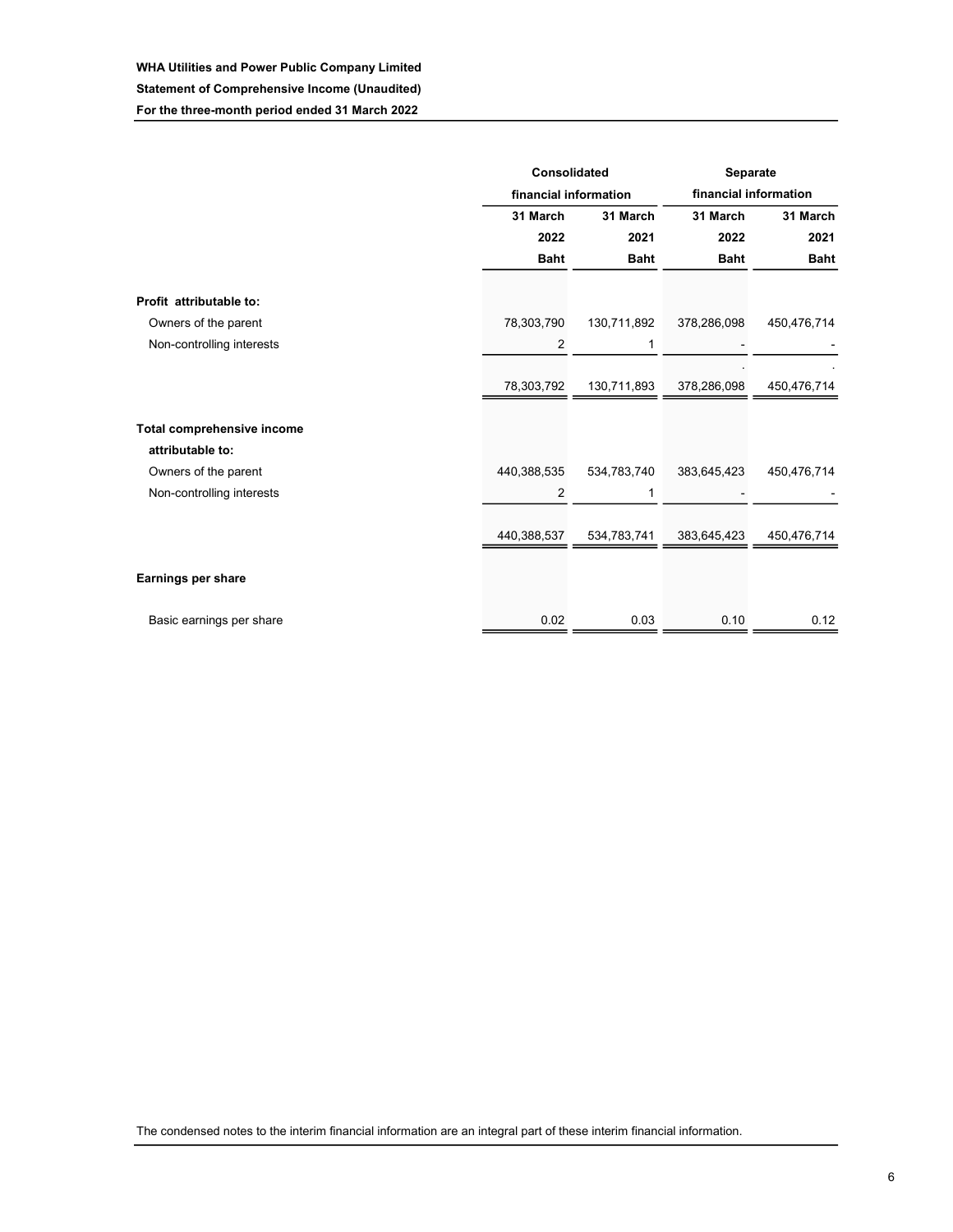WHA Utilities and Power Public Company Limited Statement of Changes in Equity (Unaudited)

For the three-month period ended 31 March 2022

|                                      |                   |                    |                |                              |                                          | <b>Consolidated financial information (Unaudited)</b> |                          |                   |                   |                             |                   |
|--------------------------------------|-------------------|--------------------|----------------|------------------------------|------------------------------------------|-------------------------------------------------------|--------------------------|-------------------|-------------------|-----------------------------|-------------------|
|                                      |                   |                    |                |                              | Attributable to the owners of the parent |                                                       |                          |                   |                   |                             |                   |
|                                      |                   |                    |                |                              |                                          | Other components of equity                            |                          |                   |                   |                             |                   |
|                                      |                   |                    |                | <b>Retained earnings</b>     |                                          | Other comprehensive income (expense)                  |                          |                   |                   |                             |                   |
|                                      |                   |                    |                |                              |                                          | <b>Exchange rate</b>                                  |                          | Share of other    |                   |                             |                   |
|                                      |                   |                    |                |                              | <b>Surplus arising</b>                   | differences on                                        |                          | comprehensive     |                   |                             |                   |
|                                      | <b>Issued and</b> |                    |                |                              | from business                            | translation of the                                    | <b>Remeasurements of</b> | income (expense)  |                   | Other                       |                   |
|                                      | paid-up           | Share premium      | Appropriated - |                              | combination under                        | financial statements                                  | employee benefit         | of associates and |                   | Total owner Non-controlling | Total             |
|                                      | share capital     | on ordinary shares |                | legal reserve Unappropriated | common control                           | of subsidiaries                                       | obligations              | joint ventures    | of the parent     | interests                   | equity            |
|                                      | <b>Baht</b>       | <b>Baht</b>        | <b>Baht</b>    | <b>Baht</b>                  | <b>Baht</b>                              | <b>Baht</b>                                           | <b>Baht</b>              | <b>Baht</b>       | <b>Baht</b>       | <b>Baht</b>                 | <b>Baht</b>       |
| <b>Opening balance</b>               |                   |                    |                |                              |                                          |                                                       |                          |                   |                   |                             |                   |
| as at 1 January 2021                 | 3,825,000,000     | 2,557,841,248      | 245,981,167    | 3,316,403,452                | 3,576,558,531                            | (33,587,579)                                          | (448, 854)               | (1,330,667,650)   | 12, 157, 080, 315 | 119                         | 12, 157, 080, 434 |
| Dividend from a subsidiary paid to   |                   |                    |                |                              |                                          |                                                       |                          |                   |                   |                             |                   |
| non-controlling interests            |                   |                    |                |                              |                                          |                                                       |                          |                   |                   | (5)                         | (5)               |
| Total comprehensive income (expense) |                   |                    |                |                              |                                          |                                                       |                          |                   |                   |                             |                   |
| for the period                       |                   |                    | $\sim$         | 130,711,892                  |                                          | (8, 213, 926)                                         | $\overline{\phantom{a}}$ | 412,285,774       | 534,783,740       | $\mathbf{1}$                | 534,783,741       |
| <b>Closing balance</b>               |                   |                    |                |                              |                                          |                                                       |                          |                   |                   |                             |                   |
| as at 31 March 2021                  | 3,825,000,000     | 2,557,841,248      | 245,981,167    | 3,447,115,344                | 3,576,558,531                            | (41, 801, 505)                                        | (448, 854)               | (918, 381, 876)   | 12,691,864,055    | 115                         | 12,691,864,170    |
| Opening balance                      |                   |                    |                |                              |                                          |                                                       |                          |                   |                   |                             |                   |
| as at 1 January 2022                 | 3,825,000,000     | 2,557,841,248      | 310,108,972    | 3,021,976,645                | 3,520,264,637                            | (50, 314, 612)                                        | (448, 854)               | (800, 502, 061)   | 12,383,925,975    | 108                         | 12,383,926,083    |
| Dividend from a subsidiary paid to   |                   |                    |                |                              |                                          |                                                       |                          |                   |                   |                             |                   |
| non-controlling interests            |                   |                    |                |                              |                                          |                                                       |                          |                   |                   | (4)                         | (4)               |
| Total comprehensive income (expense) |                   |                    |                |                              |                                          |                                                       |                          |                   |                   |                             |                   |
| for the period                       |                   |                    | $\sim$         | 78,303,790                   |                                          | (882, 815)                                            | 5,359,325                | 357,608,235       | 440,388,535       | 2                           | 440,388,537       |
| <b>Closing balance</b>               |                   |                    |                |                              |                                          |                                                       |                          |                   |                   |                             |                   |
| as at 31 March 2022                  | 3,825,000,000     | 2,557,841,248      | 310,108,972    | 3,100,280,435                | 3,520,264,637                            | (51, 197, 427)                                        | 4,910,471                | (442, 893, 826)   | 12,824,314,510    | 106                         | 12,824,314,616    |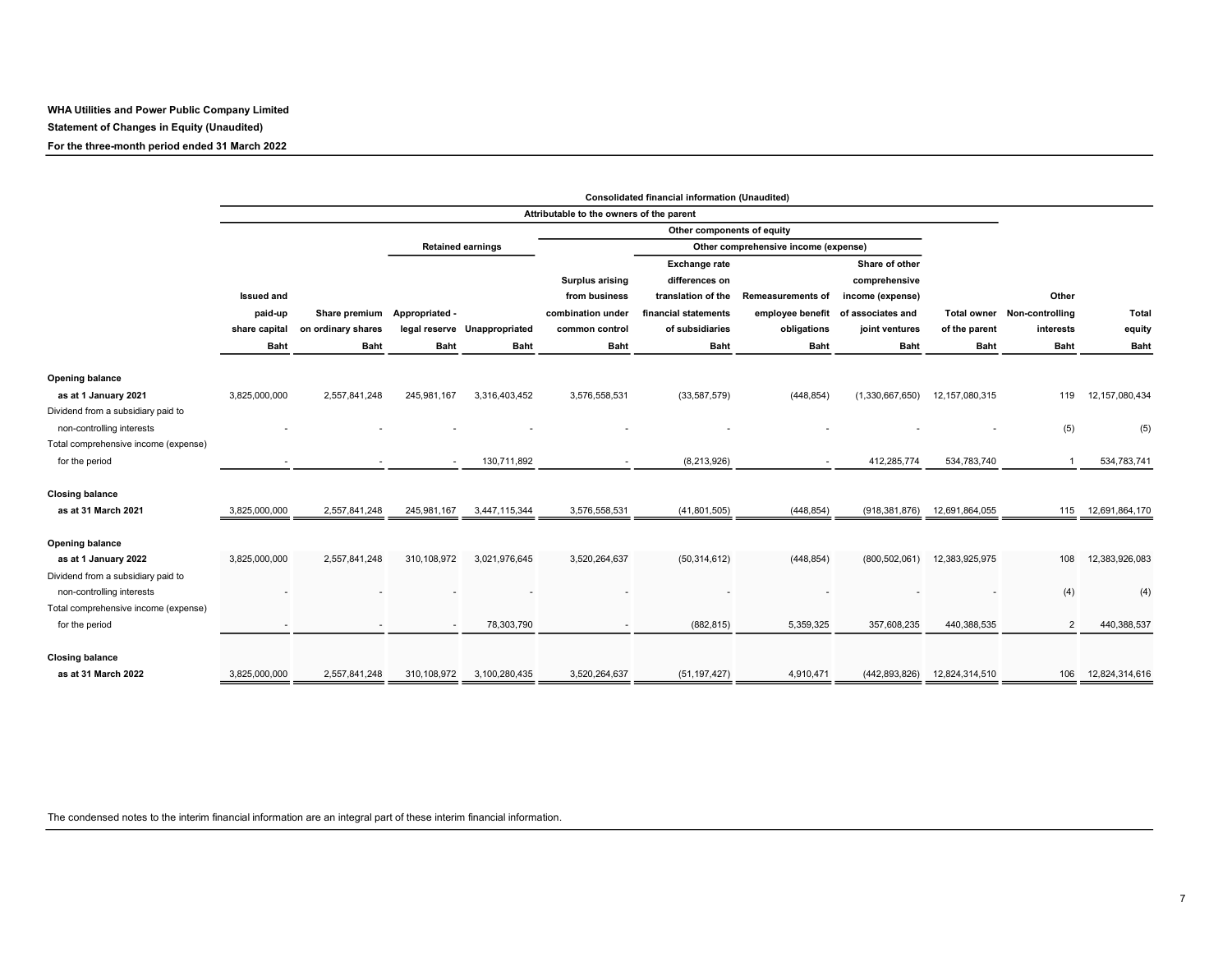#### WHA Utilities and Power Public Company Limited

Statements of Changes in Equity (Unaudited)

For the three-month period ended 31 March 2022

|                                           | Separate financial information (Unaudited) |               |                          |                          |                     |                            |               |  |  |  |  |
|-------------------------------------------|--------------------------------------------|---------------|--------------------------|--------------------------|---------------------|----------------------------|---------------|--|--|--|--|
|                                           |                                            |               |                          |                          |                     | Other components of equity |               |  |  |  |  |
|                                           |                                            |               |                          |                          |                     | Other comprehensive        |               |  |  |  |  |
|                                           |                                            |               |                          | <b>Retained earnings</b> |                     | income (expense)           |               |  |  |  |  |
|                                           |                                            |               |                          |                          | <b>Surplus from</b> |                            |               |  |  |  |  |
|                                           | <b>Issued and</b>                          | Share premium |                          |                          | business            | <b>Remeasurements of</b>   |               |  |  |  |  |
|                                           | paid-up                                    | on ordinary   | Appropriated -           |                          | combination under   | employee benefit           | <b>Total</b>  |  |  |  |  |
|                                           | share capital                              | shares        | legal reserve            | Unappropriated           | common control      | obligations                | equity        |  |  |  |  |
|                                           | <b>Baht</b>                                | <b>Baht</b>   | <b>Baht</b>              | <b>Baht</b>              | <b>Baht</b>         | <b>Baht</b>                | <b>Baht</b>   |  |  |  |  |
| Opening balance as at 1 January 2021      | 3,825,000,000                              | 2,557,841,248 | 245,981,167              | 1,210,577,774            | 1,278,364,530       | (448, 854)                 | 9,117,315,865 |  |  |  |  |
| Total comprehensive income for the period |                                            |               | $\overline{\phantom{a}}$ | 450,476,714              |                     |                            | 450,476,714   |  |  |  |  |
| Closing balance as at 31 March 2021       | 3,825,000,000                              | 2,557,841,248 | 245,981,167              | 1,661,054,488            | 1,278,364,530       | (448, 854)                 | 9,567,792,579 |  |  |  |  |
|                                           |                                            |               |                          |                          |                     |                            |               |  |  |  |  |
| Opening balance as at 1 January 2022      | 3,825,000,000                              | 2,557,841,248 | 310,108,972              | 1,463,193,555            | 1,217,676,756       | (448, 854)                 | 9,373,371,677 |  |  |  |  |
| Total comprehensive income for the period |                                            |               | $\blacksquare$           | 378,286,098              |                     | 5,359,325                  | 383,645,423   |  |  |  |  |
|                                           |                                            |               |                          |                          |                     |                            |               |  |  |  |  |
| Closing balance as at 31 March 2022       | 3,825,000,000                              | 2,557,841,248 | 310,108,972              | 1,841,479,653            | 1,217,676,756       | 4,910,471                  | 9,757,017,100 |  |  |  |  |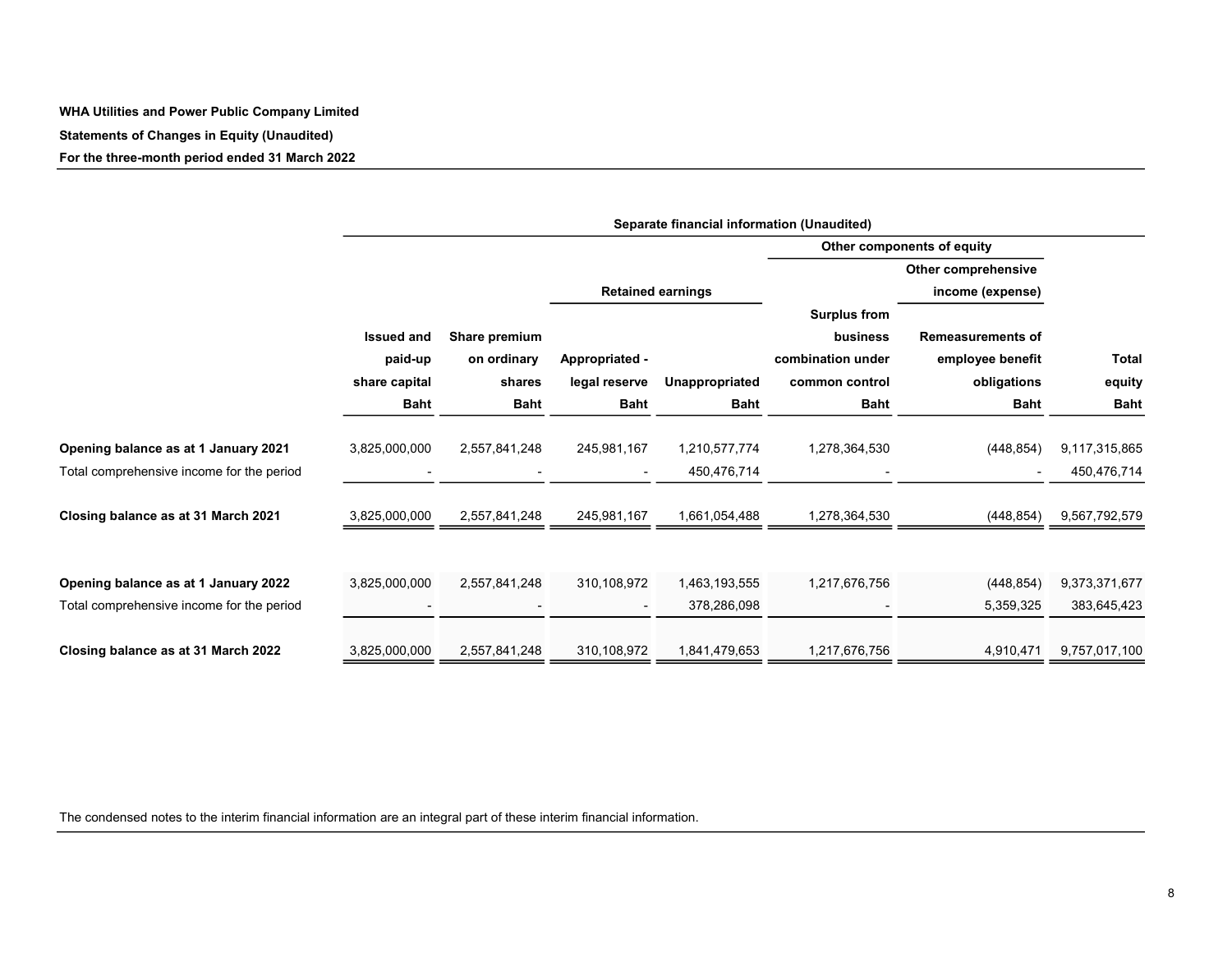#### WHA Utilities and Power Public Company Limited Statements of Cash Flows (Unaudited) For the three-month period ended 31 March 2022

|                                                        |              | Consolidated          | Separate        |                       |                |  |
|--------------------------------------------------------|--------------|-----------------------|-----------------|-----------------------|----------------|--|
|                                                        |              | financial information |                 | financial information |                |  |
|                                                        |              | 31 March              | 31 March        | 31 March              | 31 March       |  |
|                                                        |              | 2022                  | 2021            | 2022                  | 2021           |  |
|                                                        | <b>Notes</b> | <b>Baht</b>           | <b>Baht</b>     | <b>Baht</b>           | Baht           |  |
| Cash flows from operating activities                   |              |                       |                 |                       |                |  |
| Profit before income tax                               |              | 83,106,364            | 136,763,243     | 376,827,391           | 447,263,948    |  |
| Adjustments for:                                       |              |                       |                 |                       |                |  |
| (Reversal of) Allowance for expected credit losses     | 7            | (10,024,548)          | 88,142          | (10,024,548)          | 88,142         |  |
| Depreciation                                           | 8            | 73,940,818            | 64,856,595      | 41,464,093            | 40,219,948     |  |
| Amortisation                                           |              | 11,688,293            | 11,684,148      | 11,400,099            | 11,467,808     |  |
| Changes in fair value of financial assets              |              |                       |                 |                       |                |  |
| measured at fair value through profit or loss          | 6            | 14,435,502            | 32,053,856      |                       |                |  |
| (Gain) loss from exchange rate                         |              | 9,713,873             | (120, 035, 567) |                       |                |  |
| Loss from disposal of equipments                       |              |                       | 888,007         |                       | 888,007        |  |
| Provision for decommissioning cost                     |              |                       | (1,810,254)     |                       | (1,810,254)    |  |
| Employee benefit obligations                           |              | 940,680               | 1,073,693       | 940,680               | 1,073,693      |  |
| Interest income                                        | 11           | (2,675,236)           | (2,588,883)     | (42, 413, 279)        | (46, 153, 387) |  |
| Dividend income                                        | 11           | (24, 994, 502)        | (39,999,753)    | (358, 551, 996)       | (438,753,996)  |  |
| Finance costs                                          |              | 96,471,160            | 110,750,063     | 94,353,206            | 109,707,990    |  |
| Share of profit (loss) from investments in associates  |              |                       |                 |                       |                |  |
| and interests in joint ventures                        |              | (25, 314, 197)        | 46,604,310      |                       |                |  |
|                                                        |              |                       |                 |                       |                |  |
|                                                        |              | 227,288,207           | 240,327,600     | 113,995,646           | 123,991,899    |  |
| Changes in operating assets and liabilities:           |              |                       |                 |                       |                |  |
| Trade and other receivables                            |              | (38, 272, 700)        | (135, 832, 347) | (29, 114, 325)        | 2,770,952      |  |
| Other current assets                                   |              | (11,611,246)          | 13,083,330      | 2,166,737             | 10,334,459     |  |
| Lease receivable                                       |              | 89,856                | 79,993          |                       |                |  |
| Other non-current assets                               |              | (907, 169)            | (357, 479)      |                       | (346,099)      |  |
| Trade and other payables                               |              | 9,498,752             | (5,250,311)     | 2,590,167             | (29,665,832)   |  |
| Other current liabilities                              |              | (5,219,701)           | (2, 245, 462)   | (5,618,726)           | (9,335,112)    |  |
| Provision for liabilities from                         |              |                       |                 |                       |                |  |
| water business                                         | 6            | (8, 135, 094)         | (7, 385, 769)   | (8,096,034)           | (7,360,059)    |  |
| Other non-current liabilities                          |              | 2,901,493             | 44,262          | 2,880,111             | (407, 628)     |  |
| Cash generated from operations                         |              | 175,632,398           | 102,463,817     | 78,803,576            | 89,982,580     |  |
| Interest received                                      |              | 3,438                 | 3,220           | 1,439,385             | 78,019,810     |  |
| Interest paid                                          |              | (106, 782, 740)       | (88, 484, 304)  | (104, 755, 717)       | (87, 545, 843) |  |
| Dividends received                                     |              | 11,768,706            | 32,190,871      |                       |                |  |
| Income tax refund received                             |              | 4,536,737             |                 | 4,536,737             |                |  |
| Income tax paid                                        |              | (1,720,958)           | (3,248,561)     | (1,326,020)           | (2,927,648)    |  |
|                                                        |              |                       |                 |                       |                |  |
| Net cash (payments) receipts from operating activities |              | 83,437,581            | 42,925,043      | (21, 302, 039)        | 77,528,899     |  |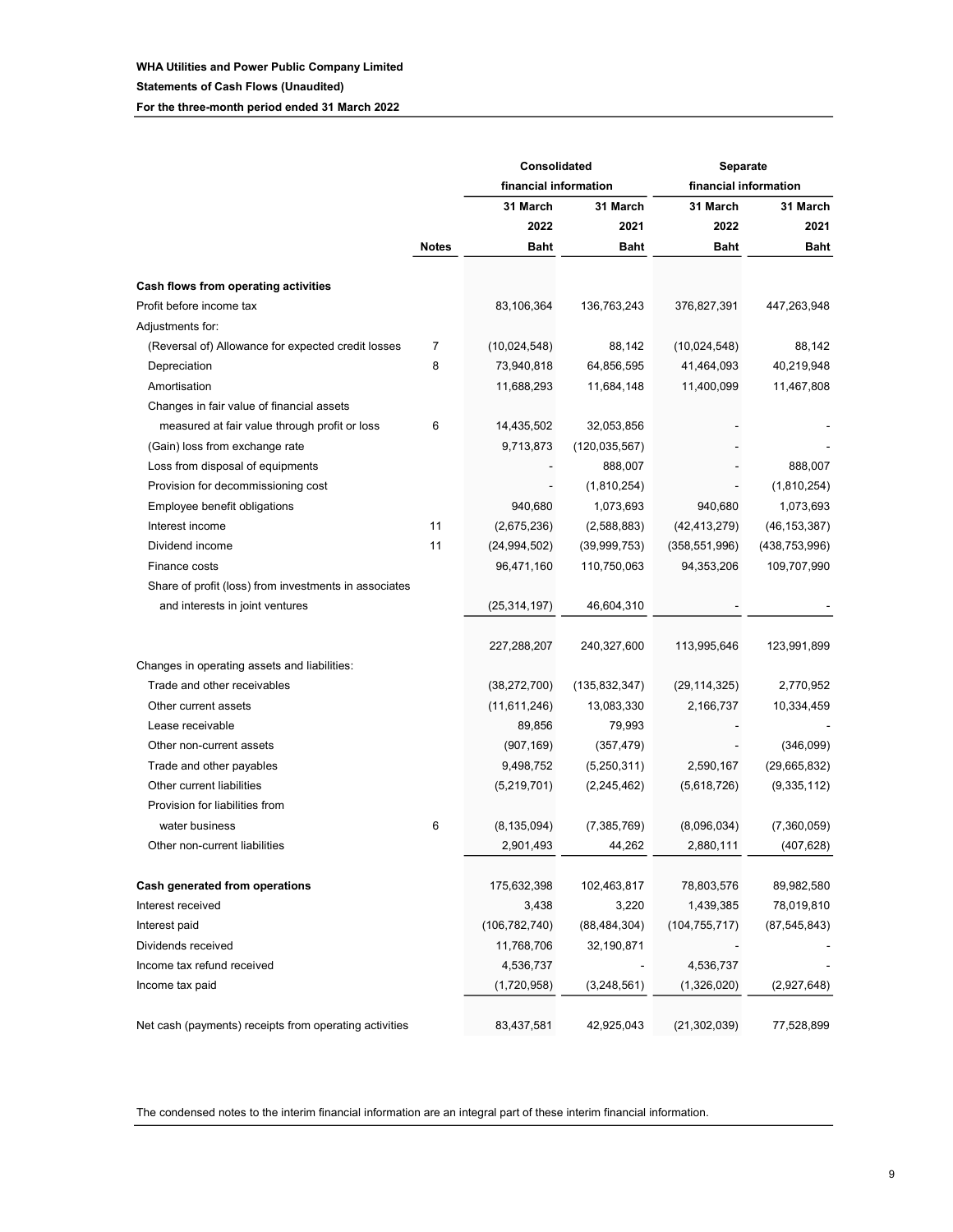|                                                                                             |              | Consolidated          | Separate        |                       |                |
|---------------------------------------------------------------------------------------------|--------------|-----------------------|-----------------|-----------------------|----------------|
|                                                                                             |              | financial information |                 | financial information |                |
|                                                                                             |              | 31 March              | 31 March        | 31 March              | 31 March       |
|                                                                                             |              | 2022                  | 2021            | 2022                  | 2021           |
|                                                                                             | <b>Notes</b> | Baht                  | <b>Baht</b>     | <b>Baht</b>           | Baht           |
| Cash flows from investing activities                                                        |              |                       |                 |                       |                |
| Payments for loans to related parties                                                       | 13.3         |                       |                 | (120,000,000)         | (120,000,000)  |
| Proceeds from loans to related parties                                                      | 13.3         |                       |                 | 30,000,000            | 426,000,000    |
| Payments for purchase of property, plant                                                    |              |                       |                 |                       |                |
| and equipment                                                                               |              | (226, 244, 161)       | (152, 109, 496) | (62,300,067)          | (23, 774, 893) |
| Proceeds from disposal of equipment                                                         |              |                       | 234,112         |                       | 234,112        |
| Payments for purchase of intangible assets                                                  |              | (777, 171)            | (45, 484)       | (778, 493)            | (34, 700)      |
| Net cash (payments) receipts from investing activities                                      |              | (227,021,332)         | (151, 920, 868) | (153,078,560)         | 282,424,519    |
| Cash flows from financing activities                                                        |              |                       |                 |                       |                |
| Proceeds from short-term borrowings                                                         | 10           | 1,000,000,000         | 700,000,000     | 1,000,000,000         | 700,000,000    |
| Repayment of short-term borrowings                                                          | 10           | (1,000,000,000)       |                 | (1,000,000,000)       |                |
| Repayment from long-term borrowings                                                         |              |                       |                 |                       |                |
| from financial institutions                                                                 | 10           |                       | (875,000,000)   |                       | (875,000,000)  |
| Payments for issuing cost of short-term borrowings                                          | 10           | (1,340,000)           | (892,000)       | (1,340,000)           | (892,000)      |
| Payments for lease liabilities                                                              |              | (3,216,418)           | (2,624,373)     | (2,510,129)           | (2,252,671)    |
| Dividend paid                                                                               |              | (88, 476)             | (61, 071)       | (88, 476)             | (61, 071)      |
| Dividend paid from a subsidiaries to                                                        |              |                       |                 |                       |                |
| non-controlling interests                                                                   |              | (4)                   | (5)             |                       |                |
| Net cash payments from financing activities                                                 |              | (4,644,898)           | (178, 577, 449) | (3,938,605)           | (178,205,742)  |
| Net (decrease) increase in cash and                                                         |              |                       |                 |                       |                |
| cash equivalents                                                                            |              | (148,228,649)         | (287, 573, 274) | (178, 319, 204)       | 181,747,676    |
| Cash and cash equivalents at the beginning balance                                          |              | 904,512,189           | 1,784,154,716   | 545,186,986           | 967,860,536    |
| Exchange rate effect on cash and cash equivalents                                           |              | (359, 349)            | 4,289,232       |                       |                |
| Cash and cash equivalents - ending balance                                                  |              | 755,924,191           | 1,500,870,674   | 366,867,782           | 1,149,608,212  |
| <b>Non-cash transactions</b>                                                                |              |                       |                 |                       |                |
| Significant non-cash transactions for the three-month period ended 31 March are as follows: |              |                       |                 |                       |                |
| Account payables from purchase of property,                                                 |              |                       |                 |                       |                |
| plant and equipment                                                                         |              | 119,523,890           | 48,833,860      | 40,623,499            | 2,138,636      |
| Lease assets and liabilities                                                                |              | 126,765,519           | 27,316,953      | 98,855,479            | 25,053,438     |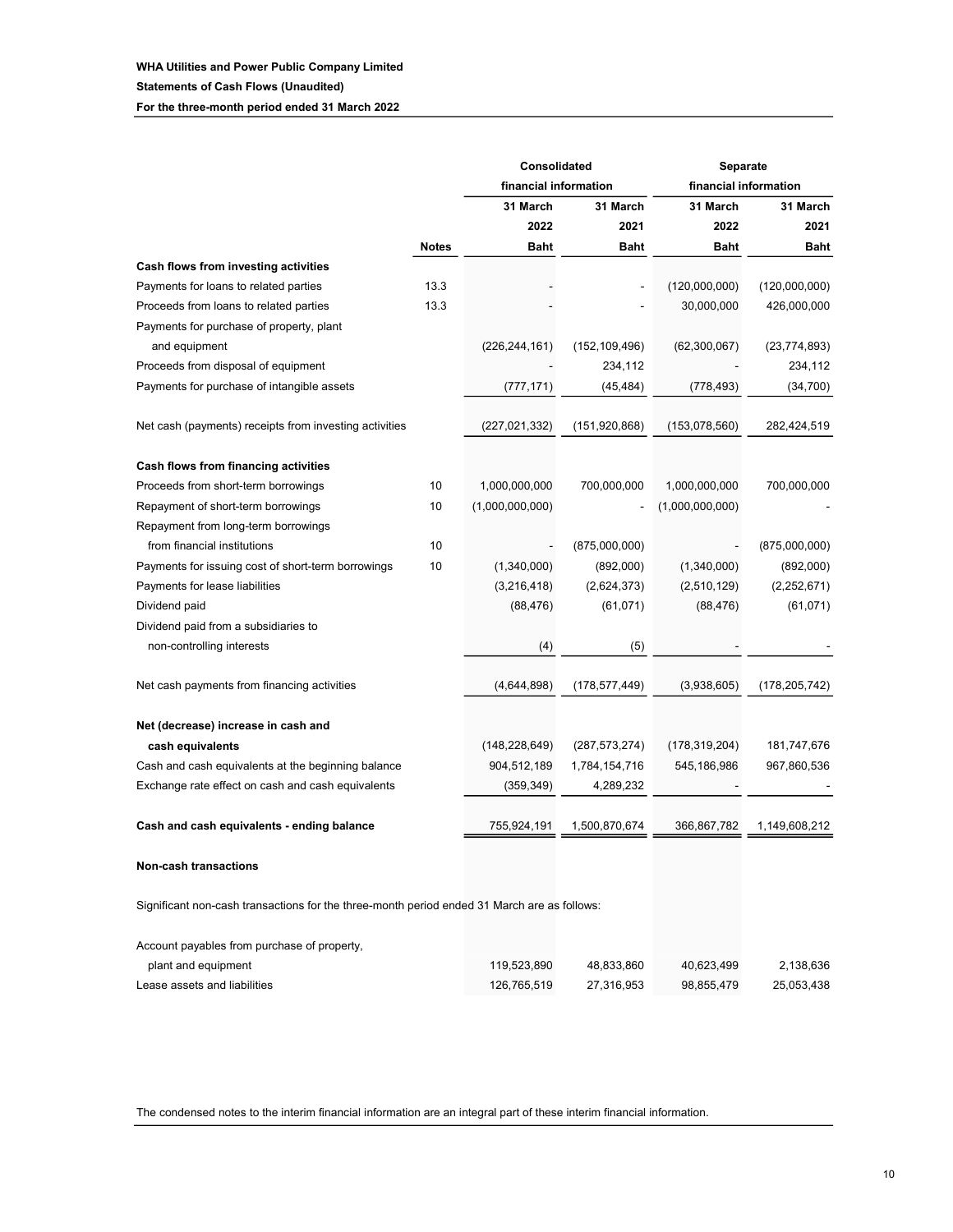## **1 General information**

WHA Utilities and Power Public Company Limited (the Company) is a public limited company which is listed on the Stock Exchange of Thailand and is incorporated and domiciled in Thailand. The address of the Company's registered office is as follows:

777 WHA Tower 22nd floor, Unit 2203-2205, Moo 13, Debaratna Road (Bangna-Trad) KM.7, Bang Kaeo, Bang Phli, Samutprakarn 10540.

The principal business operations of the Company and its subsidiaries (the Group) are to produce and distribute the industrial water, provide waste water treatment service in industrial estate, operate solar power business and invest in water and power business.

The interim consolidated and separate financial information is presented in Thai Baht, unless otherwise stated.

This interim consolidated and separate financial information was authorised for issue by the Board of Directors on 13 May 2022.

## **2 Basis of preparation**

The interim consolidated and separate financial information has been prepared in accordance with Thai Accounting Standard (TAS) No. 34, Interim Financial Reporting and other financial reporting requirements issued under the Securities and Exchange Act.

The interim financial information should be read in conjunction with the annual financial statements for the year ended 31 December 2021.

An English version of the interim consolidated and separate financial information has been prepared from the interim financial information that is in the Thai language. In the event of a conflict or a difference in interpretation between the two languages, the Thai language interim financial information shall prevail.

## **3 Accounting policies**

The accounting policies used in the preparation of the interim financial information are consistent with those used in the annual financial statements for the year ended 31 December 2021.

New and amended Thai Financial Reporting Standards effective for the accounting periods beginning on or after 1 January 2022 do not have material impact to the Group.

## **4 Estimates**

The preparation of interim financial information requires management to make judgements, estimates and assumptions that affect the application of accounting policies and the reported amounts of assets and liabilities, income and expense. Actual results may differ from these estimates.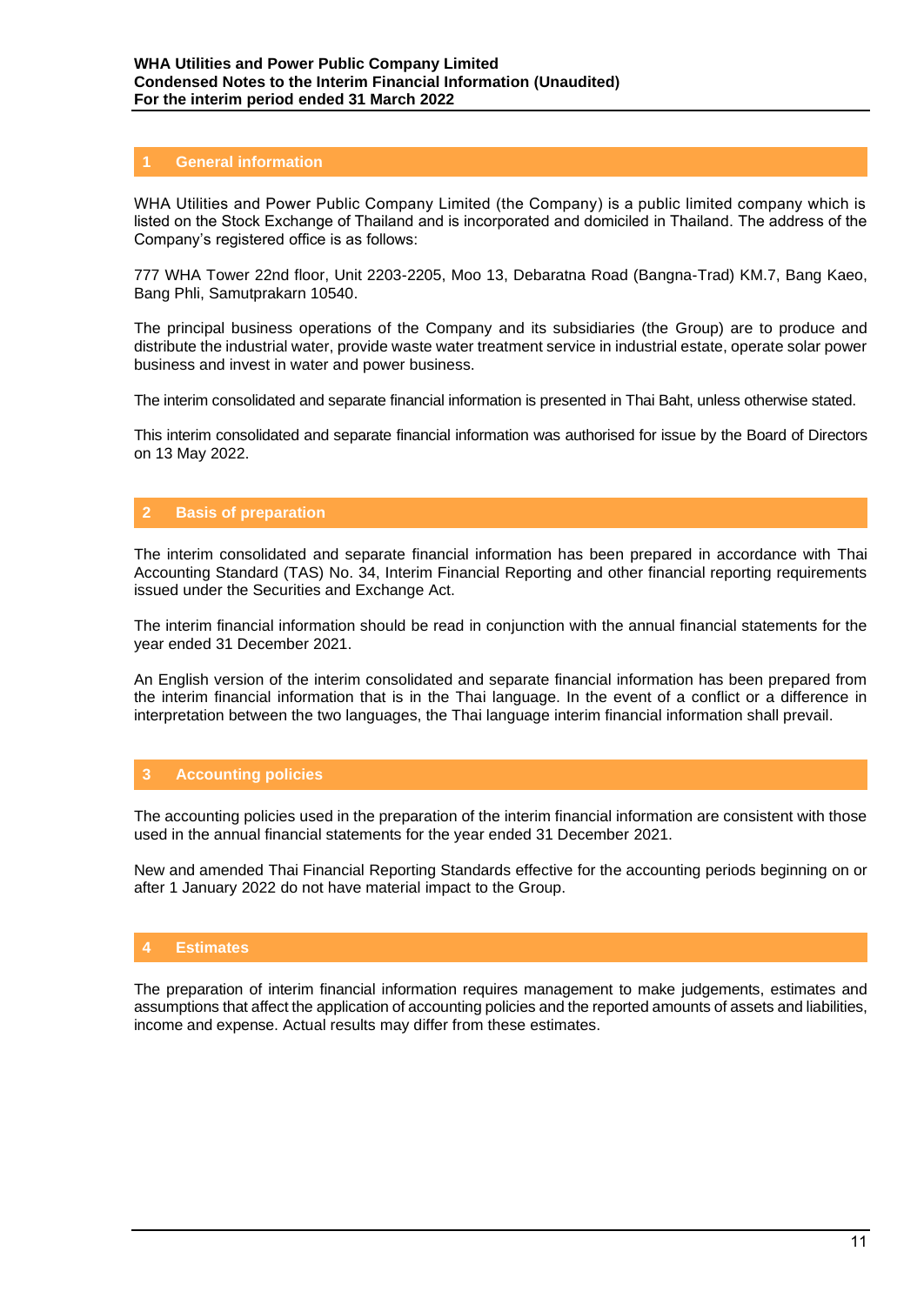## **5 Segment and revenue information**

The Group's strategic steering committee, consisting of Board of Directors, considers the Group's performance both from product and service line and geographic perspective and has identified 4 reportable segments.

Incomes and profits information by business segment for the three-month period ended 31 March are as follows:

|                                                                                                                              |                                          |                                                        | 2022                                             |                                                      | 2021                                                       |                                          |                                             |                                                  |                                          |                                                             |
|------------------------------------------------------------------------------------------------------------------------------|------------------------------------------|--------------------------------------------------------|--------------------------------------------------|------------------------------------------------------|------------------------------------------------------------|------------------------------------------|---------------------------------------------|--------------------------------------------------|------------------------------------------|-------------------------------------------------------------|
|                                                                                                                              | <b>Domestic</b>                          |                                                        | Overseas                                         |                                                      |                                                            | <b>Domestic</b>                          |                                             | Overseas                                         |                                          |                                                             |
|                                                                                                                              | Water<br>business<br><b>Baht</b>         | Power<br>business<br><b>Baht</b>                       | Water<br>business<br><b>Baht</b>                 | <b>Holding</b><br>company<br><b>Baht</b>             | Total<br><b>Baht</b>                                       | Water<br>business<br><b>Baht</b>         | <b>Power</b><br>business<br><b>Baht</b>     | Water<br>business<br><b>Baht</b>                 | <b>Holding</b><br>company<br><b>Baht</b> | Total<br><b>Baht</b>                                        |
| Revenues from sales<br>Revenues from services                                                                                | 469.891.197<br>42,448,762                | 22,116,175<br>29,022,470                               | 831,383<br>104,578                               | $\overline{\phantom{a}}$<br>$\overline{\phantom{a}}$ | 492,838,755<br>71,575,810                                  | 434,209,738<br>47,136,104                | 22,229,745<br>100,159,089                   | 26,267                                           |                                          | 456,465,750<br>147,295,193                                  |
| Total revenues                                                                                                               | 512,339,959                              | 51,138,645                                             | 935,961                                          |                                                      | 564,414,565                                                | 481,345,842                              | 122,388,834                                 | 26,267                                           |                                          | 603,760,943                                                 |
| Profit (loss) from operations<br>Other income<br>Gain (loss) on exchange rates<br>Finance costs<br>Share of profit (loss) of | 125,888,495<br>313,085<br>(32, 129, 877) | 7,101,632<br>35,580,088<br>1,206,817<br>(47, 241, 346) | (2,650,477)<br>236<br>(504, 244)<br>(17,099,937) | (3,313,926)<br>85,899<br>(9,444,278)                 | 127,025,724<br>35,979,308<br>(8,741,705)<br>(96, 471, 160) | 137,689,330<br>312,613<br>(27, 736, 813) | (7, 242, 704)<br>46,913,019<br>(56,651,272) | (1,811,407)<br>26<br>4,799,646<br>(26, 361, 978) | (1,595,852)<br>115,052,945               | 127,039,367<br>47,225,658<br>119,852,591<br>(110, 750, 063) |
| associates and interests<br>in joint ventures<br>Income tax expense                                                          | (7,970)<br>(4,548,206)                   | 61,170,503<br>(254, 366)                               | (35,848,336)                                     | $\overline{\phantom{a}}$                             | 25,314,197<br>(4,802,572)                                  | (6,753,297)                              | (7,589,523)<br>1,682,281                    | (39.014, 787)<br>(980, 334)                      |                                          | (46, 604, 310)<br>(6,051,350)                               |
| Profit (loss) for the period                                                                                                 | 89,515,527                               | 57,563,328                                             | (56, 102, 758)                                   | (12, 672, 305)                                       | 78,303,792                                                 | 103,511,833                              | (22,888,199)                                | (63, 368, 834)                                   | 113,457,093                              | 130,711,893                                                 |
| Profit attributable to<br>non-controlling interests<br>Profit attributable to owners of                                      |                                          |                                                        |                                                  |                                                      | (2)                                                        |                                          |                                             |                                                  |                                          | (1)                                                         |
| the parent<br>Segment depreciation and<br>amortisation                                                                       | 63,208,531                               | 21,740,594                                             | 679,986                                          |                                                      | 78,303,790<br>85,629,111                                   | 58,950,367                               | 17,033,693                                  | 556,683                                          |                                          | 130,711,892<br>76,540,743                                   |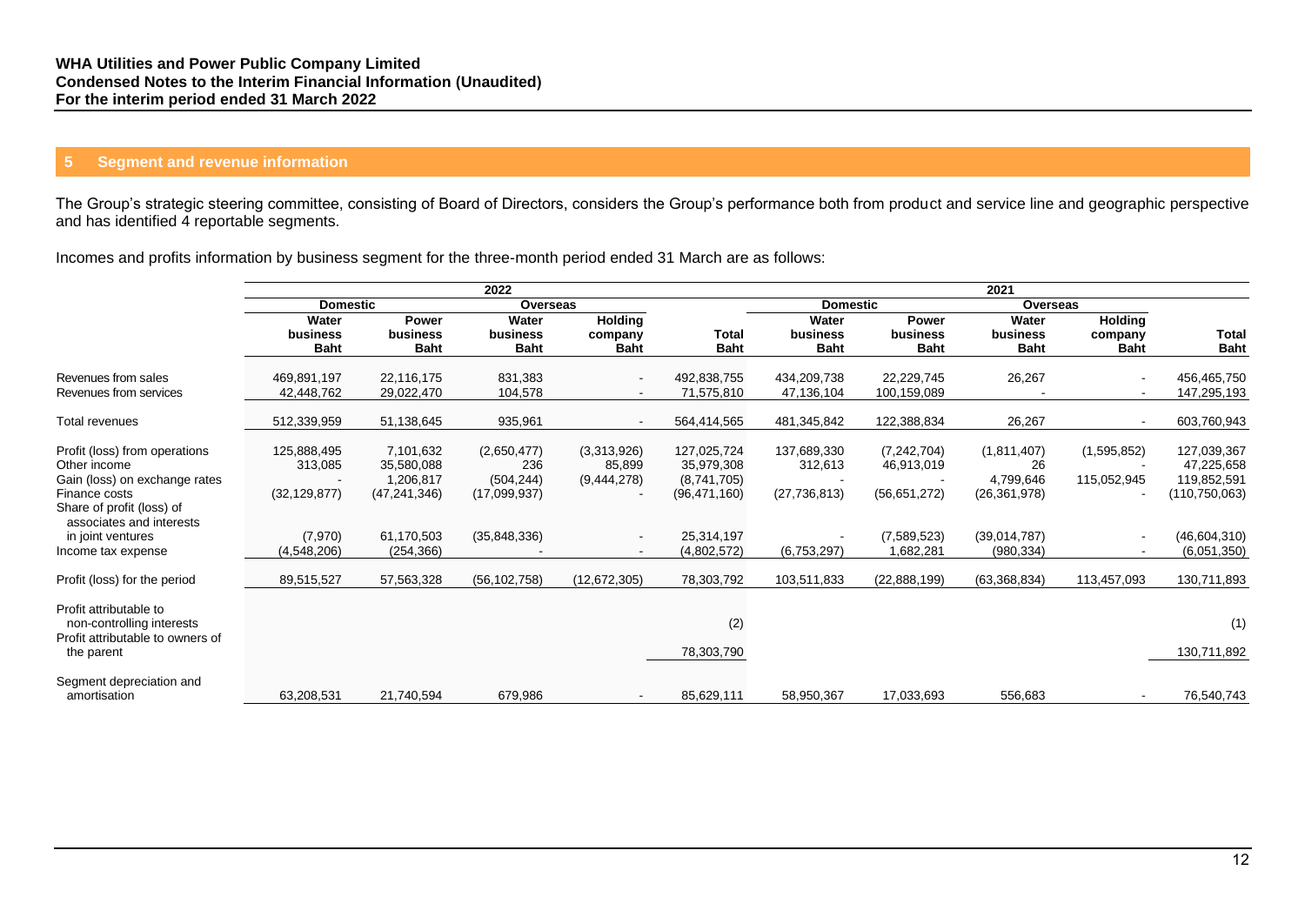Assets and liabilities information by business segment are as follows:

|                          |                   | 31 March 2022                |                   |                           |                           |                   | 31 December 2021             |                          |                           |                           |  |
|--------------------------|-------------------|------------------------------|-------------------|---------------------------|---------------------------|-------------------|------------------------------|--------------------------|---------------------------|---------------------------|--|
|                          |                   | <b>Domestic</b><br>Overseas  |                   |                           |                           | <b>Domestic</b>   |                              | Overseas                 |                           |                           |  |
|                          | Water<br>business | <b>Power</b><br>business     | Water<br>business | <b>Holding</b><br>Company | Total                     | Water<br>business | <b>Power</b><br>business     | Water<br><b>business</b> | <b>Holding</b><br>Company | Total                     |  |
|                          | <b>Baht</b>       | <b>Baht</b>                  | <b>Baht</b>       | <b>Baht</b>               | <b>Baht</b>               | Baht              | <b>Baht</b>                  | <b>Baht</b>              | <b>Baht</b>               | <b>Baht</b>               |  |
| Non-current assets       |                   | 6,648,911,814 15,913,211,505 | 2,458,182,889     |                           | 242,692 25,020,548,900    |                   | 6,526,348,574 15,431,831,473 | 2,516,740,427            |                           | 243,585 24,475,164,059    |  |
| Other assets             | 873.878.077       | 361,874,976                  | 41,912,558        | 17.768.961                | 1,295,434,572             | 993,388,804       | 303,257,949                  | 45,941,993               | 21.062.121                | 363,650,867               |  |
| Total assets             | 7.522.789.891     | 16,275,086,481               | 2,500,095,447     |                           | 18.011.653 26.315.983.472 |                   | 7.519.737.378 15.735.089.422 | 2.562.682.420            |                           | 21,305,706 25,838,814,926 |  |
| <b>Total liabilities</b> | 5,952,399,714     | 4,894,866,099                | 2,641,402,617     |                           | 3,000,426 13,491,668,856  | 5,497,719,156     | 5,311,971,561                | 2,642,169,826            |                           | 3,028,300 13,454,888,843  |  |

Non-current assets presented above represent non-current assets other than financial instruments and deferred tax assets.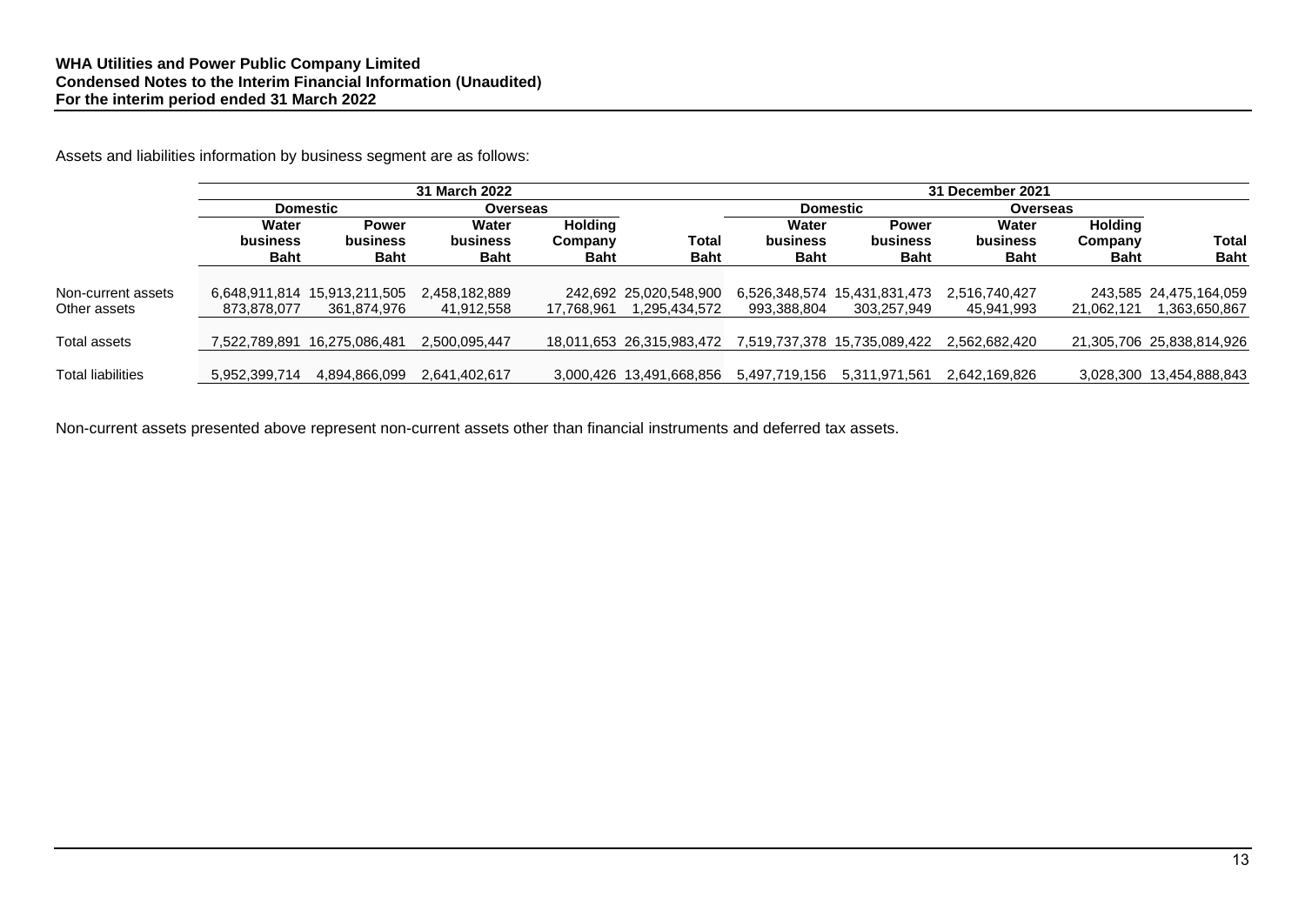## **6 Fair value**

The following table presents fair value of financial assets and liabilities categorised by fair value hierarchy.

|                                           | Level 1          |                |                  | Level <sub>2</sub>   | Level 3          |                |
|-------------------------------------------|------------------|----------------|------------------|----------------------|------------------|----------------|
|                                           | <b>Unaudited</b> | <b>Audited</b> | <b>Unaudited</b> | <b>Audited</b>       | <b>Unaudited</b> | <b>Audited</b> |
|                                           | 31 March         | 31 December    |                  | 31 March 31 December | 31 March         | 31 December    |
|                                           | 2022             | 2021           | 2022             | 2021                 | 2022             | 2021           |
|                                           | <b>Baht</b>      | <b>Baht</b>    | <b>Baht</b>      | <b>Baht</b>          | <b>Baht</b>      | <b>Baht</b>    |
| <b>Consolidated financial information</b> |                  |                |                  |                      |                  |                |
| <b>Financial assets</b>                   |                  |                |                  |                      |                  |                |
| Unquoted equity investments               |                  |                |                  |                      | 293,686,853      | 308,122,355    |
| <b>Financial liabilities</b>              |                  |                |                  |                      |                  |                |
| Provision for liabilities from            |                  |                |                  |                      |                  |                |
| water business                            |                  |                |                  |                      | 426,983,943      | 425,013,673    |
| Separate financial information            |                  |                |                  |                      |                  |                |
| <b>Financial liabilities</b>              |                  |                |                  |                      |                  |                |
| Provision for liabilities from            |                  |                |                  |                      |                  |                |
| water business                            |                  |                |                  |                      | 423,118,356      | 421,199,955    |

Fair values are categorised into hierarchy based on inputs used as follows:

- Level 1: The fair value of financial instruments is based on the current bid price / closing price by active markets such as the Stock Exchange of Thailand / the Thai Bond Dealing Centre.
- Level 2: The fair value of financial instruments is determined using significant observable inputs and, as little as possible, entity-specific estimates.
- Level 3: The fair value of financial instruments is not based on observable market data.

The Group did not have any transfers between levels during the period.

Changes in level 3 financial instruments for the three-month period ended 31 March 2022 is as follows:

|                                                                                      |                           | <b>Consolidated financial information</b> |                          |
|--------------------------------------------------------------------------------------|---------------------------|-------------------------------------------|--------------------------|
|                                                                                      | <b>Unguoted</b><br>equity | <b>Provision for</b><br>liabilities from  |                          |
|                                                                                      | <b>investments</b>        | water business                            | Total                    |
|                                                                                      | <b>Baht</b>               | <b>Baht</b>                               | <b>Baht</b>              |
| As at 1 January 2021                                                                 | 328,772,518               | 347,711,124                               | 676,483,642              |
| Addition                                                                             | 16                        |                                           | 16                       |
| Paid during the year                                                                 |                           | (30, 437, 042)                            | (30, 437, 042)           |
| Items recognised in profit or loss<br>Items recognised in other comprehensive income | (20, 650, 179)            | 37, 372, 224<br>70,367,367                | 16,722,045<br>70,367,367 |
| As at 31 December 2021                                                               | 308,122,355               | 425,013,673                               | 733,136,028              |
| Paid during the period                                                               |                           | (8, 135, 094)                             | (8, 135, 094)            |
| Items recognised in profit or loss                                                   | (14, 435, 502)            | 10,105,364                                | (4,330,138)              |
| As at 31 March 2022                                                                  | 293,686,853               | 426,983,943                               | 720,670,796              |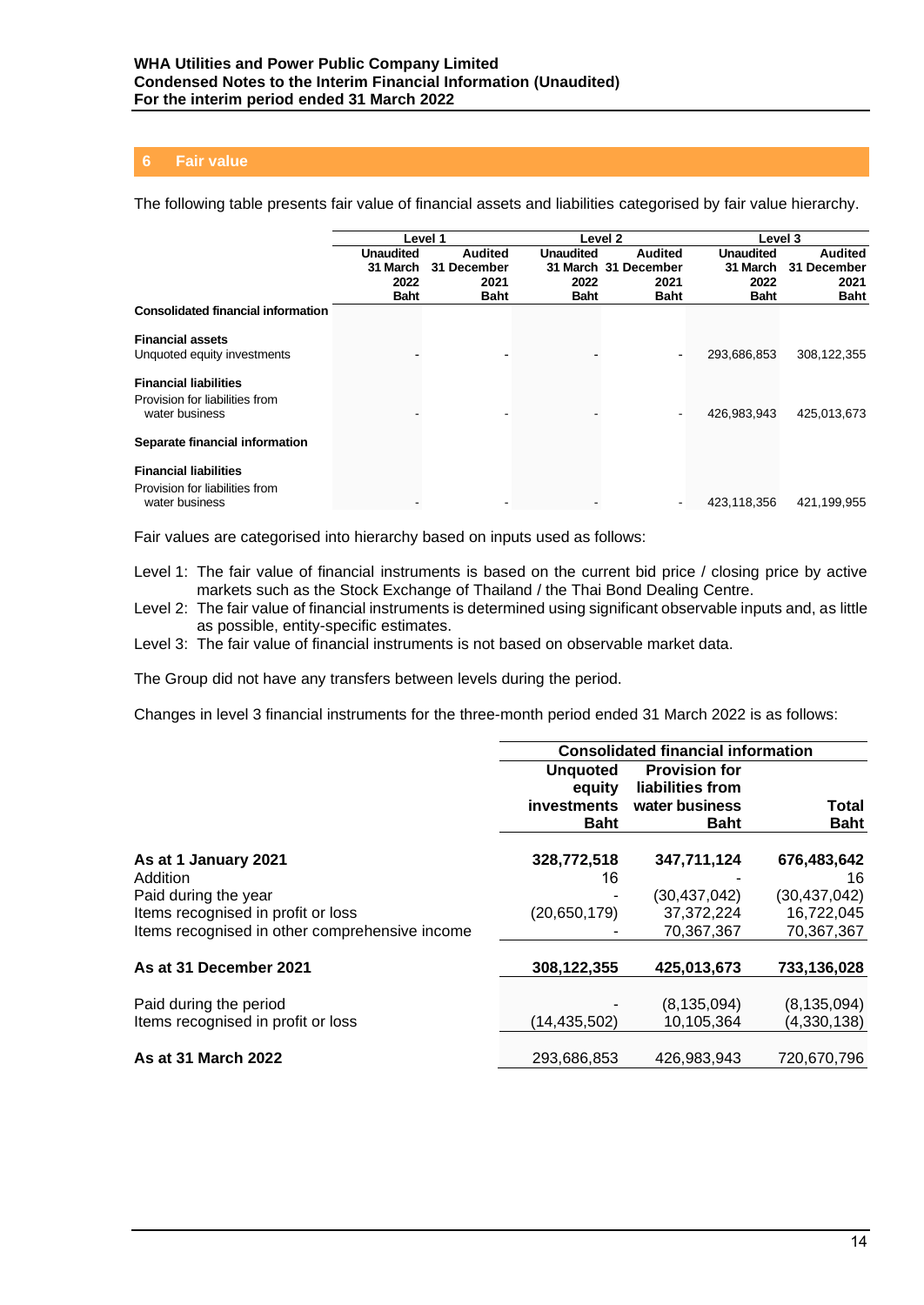|                                                | <b>Separate</b>                  |
|------------------------------------------------|----------------------------------|
|                                                | financial information            |
|                                                | <b>Provision for liabilities</b> |
|                                                | from water business              |
|                                                | Baht                             |
| As at 1 January 2021                           | 338,711,268                      |
| Paid during the year                           | (30,324,552)                     |
| Items recognised in profit or loss             | 36,953,522                       |
| Items recognised in other comprehensive income | 75,859,717                       |
| As at 31 December 2021                         | 421,199,955                      |
| Paid during the period                         | (8,096,033)                      |
| Items recognised in profit or loss             | 10.014.434                       |
| As at 31 March 2022                            | 423,118,356                      |

The following table summarises the quantitative information about the significant unobservable inputs used in level 3 fair value measurements and relationship of unobservable inputs to fair value.

|                                                                                        |                 |       | Change in fair value        |                    |
|----------------------------------------------------------------------------------------|-----------------|-------|-----------------------------|--------------------|
|                                                                                        | Range of inputs |       | Movement Increase in inputs | Decrease in inputs |
| <b>Consolidated financial information</b>                                              |                 |       |                             |                    |
| Unquoted equity investments<br>Risk-adjusted discount rate                             | 5%              | $1\%$ | Decrease by 3%              | Increase by 3%     |
| <b>Provision for liabilities from</b><br>water business<br>Risk-adjusted discount rate | 10%             | 1%    | Decrease by 8%              | Increase by 10%    |
| Separate financial information                                                         |                 |       |                             |                    |
| <b>Provision for liabilities from</b><br>water business<br>Risk-adjusted discount rate | 10%             | 1%    | Decrease by 8%              | Increase by 10%    |

# **The Group's valuation technique for level 3 fair value**

Management and valuation teams discuss valuation processes and results quarterly.

Fair value of unquoted equity investments is determined using valuation techniques based on discounted cash flow projections of eight-year financial budget approved by management.

Fair value of provision for liabilities from water business calculated using the pre-tax discounted cash flow projections based on five-year financial budgets approved by management. Cash flows beyond the five-year period are extrapolated using the estimated growth rates. The growth rate does not exceed the long-term average growth rate for the operating of the Group's water business.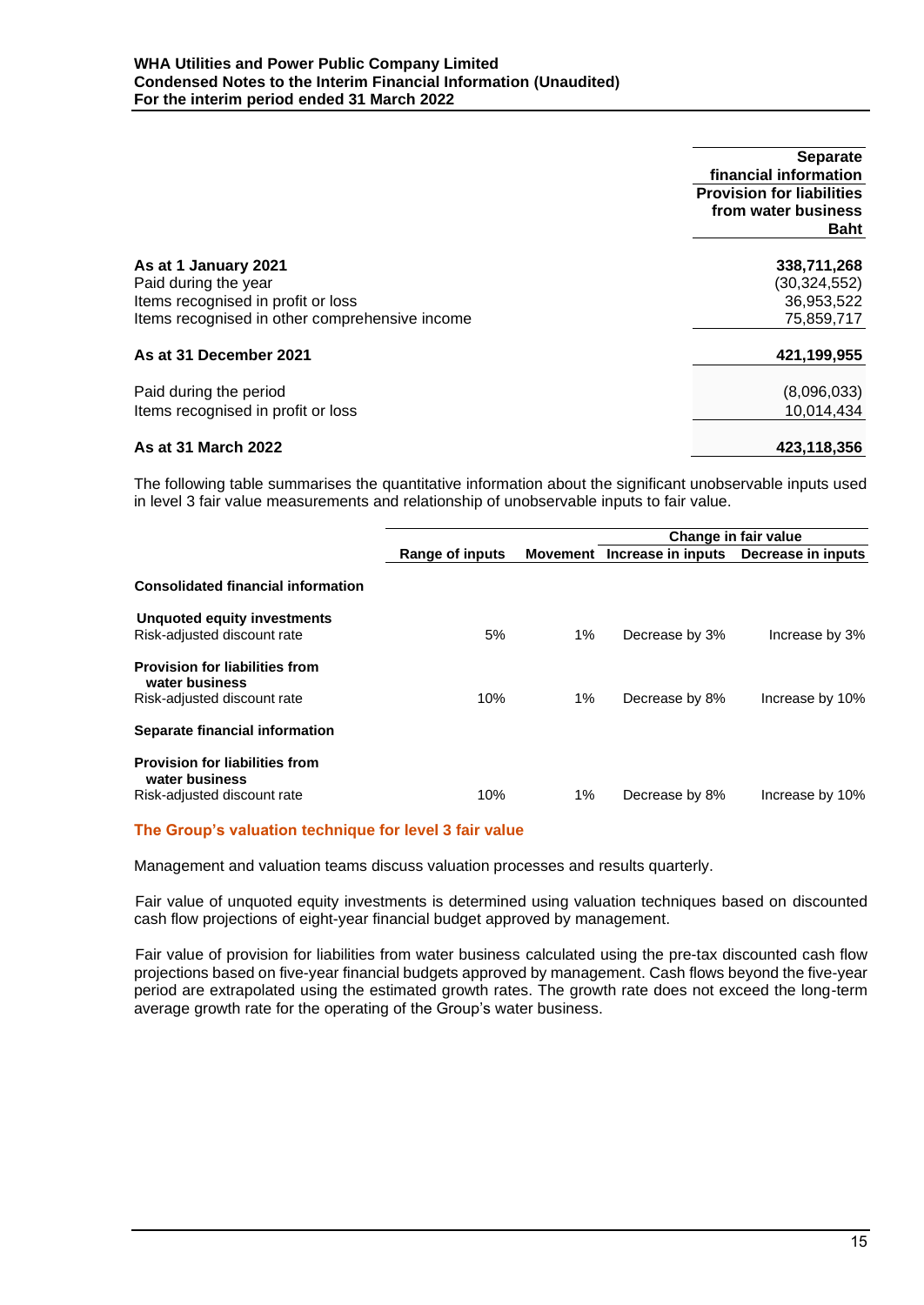## **7 Trade receivables, net**

The aging analysis of trade receivables, included in trade and other receivables, in the statements of financial position, are as follows:

|                           | <b>Consolidated</b><br>financial information        |                                                      | <b>Separate</b><br>financial information            |                                                      |
|---------------------------|-----------------------------------------------------|------------------------------------------------------|-----------------------------------------------------|------------------------------------------------------|
|                           | <b>Unaudited</b><br>31 March<br>2022<br><b>Baht</b> | <b>Audited</b><br>31 December<br>2021<br><b>Baht</b> | <b>Unaudited</b><br>31 March<br>2022<br><b>Baht</b> | <b>Audited</b><br>31 December<br>2021<br><b>Baht</b> |
| Within due<br>Overdue     | 189,912,750                                         | 158,624,477                                          | 160,798,267                                         | 141,188,187                                          |
| Up to 3 months            | 38,096,365                                          | 31,405,174                                           | 71,387,070                                          | 26,429,690                                           |
| $3 - 6$ months            | 2,872                                               | 3,354                                                | 2,872                                               | 3,354                                                |
| $6 - 12$ months           | 1,065,392                                           | 1,139,238                                            | 1,065,392                                           | 1,139,238                                            |
| Over 12 months            |                                                     | 10.037.339                                           |                                                     | 10,037,339                                           |
|                           | 229,077,379                                         | 201,209,582                                          | 233,253,601                                         | 178,797,808                                          |
| Less Expected credit loss | (1,202,967)                                         | (11, 227, 515)                                       | (1,202,967)                                         | (11, 227, 515)                                       |
| <b>Total</b>              | 227.874.412                                         | 189.982.067                                          | 232.050.634                                         | 167,570,293                                          |

For the three-month period ended 31 March 2022, the Company reversed the expected credit loss in the amount of Baht 10,024,548.

## **8 Property, plant and equipment, net**

The movements of property, plant and equipment for the three-month period ended 31 March 2022 are as follows:

|                                                                 | <b>Consolidated</b><br>financial<br>information<br><b>Baht</b> | <b>Separate</b><br>financial<br>information<br><b>Baht</b> |
|-----------------------------------------------------------------|----------------------------------------------------------------|------------------------------------------------------------|
| Opening net book value<br>Additions                             | 5,454,722,539<br>278,535,035                                   | 3,004,366,052<br>148,033,346                               |
| Depreciation for the period<br>Currency translation differences | (73,940,818)<br>(256,631)                                      | (41, 464, 093)                                             |
| Closing net book value                                          | 5,659,060,125                                                  | 3,110,935,305                                              |

The Group and the Company have right-of-use assets for the leases of land, building improvements and vehicle that are classified as property, plant and equipment as follows:

|                                                                      |                                         | <b>Consolidated</b><br>financial information                  |                                                     | <b>Separate</b><br>financial information             |
|----------------------------------------------------------------------|-----------------------------------------|---------------------------------------------------------------|-----------------------------------------------------|------------------------------------------------------|
|                                                                      | <b>Unaudited</b><br>2022<br><b>Baht</b> | <b>Audited</b><br>31 March 31 December<br>2021<br><b>Baht</b> | <b>Unaudited</b><br>31 March<br>2022<br><b>Baht</b> | <b>Audited</b><br>31 December<br>2021<br><b>Baht</b> |
| Right-of-use land<br><b>Building improvements</b><br><b>Vehicles</b> | 359,582,811<br>28,043,070<br>7,091,001  | 235,723,581<br>30,147,664<br>7,755,764                        | 240,129,561<br>22,639,599<br>7,091,001              | 142,827,202<br>24,673,750<br>7,755,764               |
| <b>Total</b>                                                         | 394,716,882                             | 273,627,009                                                   | 269,860,161                                         | 175,256,716                                          |

For the three-month period ended 31 March 2022, the addition to the Group's and the Company's right-of-use assets that are included in the property, plant and equipment in consolidated and separate financial information were Baht 126,765,519 and Baht 98,855,479, respectively.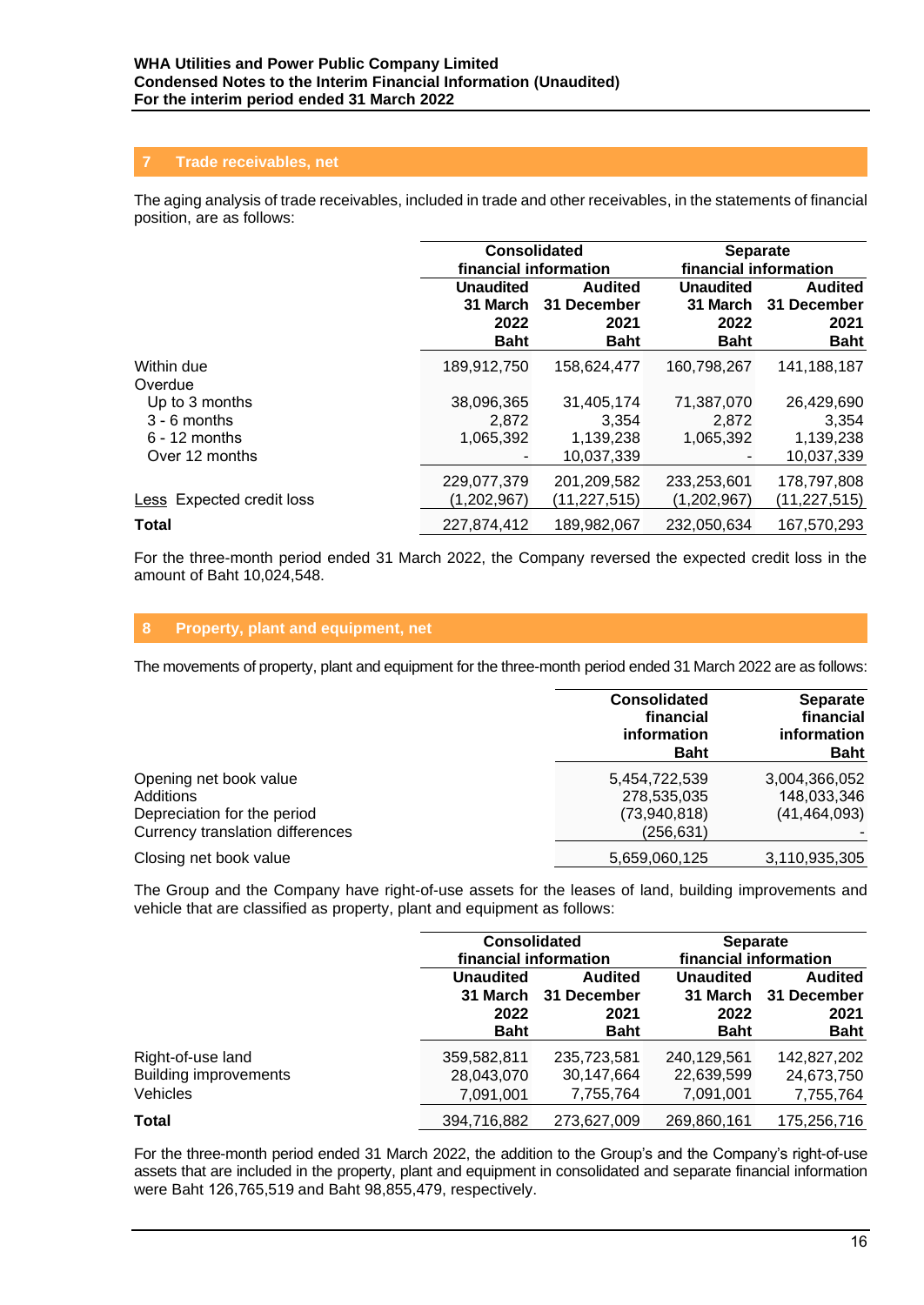## **9 Trade and other payable**

|                                            | <b>Consolidated</b><br>financial information |                | <b>Separate</b><br>financial information |                |
|--------------------------------------------|----------------------------------------------|----------------|------------------------------------------|----------------|
|                                            | <b>Unaudited</b>                             | <b>Audited</b> | <b>Unaudited</b>                         | <b>Audited</b> |
|                                            | 31 March                                     | 31 December    | 31 March                                 | 31 December    |
|                                            | 2022                                         | 2021           | 2022                                     | 2021           |
|                                            | <b>Baht</b>                                  | <b>Baht</b>    | <b>Baht</b>                              | <b>Baht</b>    |
| Trade payables                             | 216,316,824                                  | 234.236.057    | 128,845,037                              | 82,005,695     |
| Amounts due to related parties (Note 13.2) | 80,881,876                                   | 132,918,429    | 78,466,001                               | 133,330,862    |
| Accrued expenses                           | 15.844.071                                   | 18.378.488     | 11.892.429                               | 15,355,339     |
| <b>Accrued interests</b>                   | 49,419,596                                   | 71,254,148     | 49,419,596                               | 71,254,148     |
| Advance received income                    | 7,367,627                                    | 1,441,843      | 1,284,541                                | 1,441,843      |
| <b>Others</b>                              | 2,138,384                                    | 638.334        | 1,309,433                                | 284,213        |
| Total                                      | 371.968.378                                  | 458.867.299    | 271.217.037                              | 303,672,100    |

#### **10 Loans and debentures**

|                                                                                                           |                                                                | <b>Consolidated and separate</b><br>financial information      |  |  |
|-----------------------------------------------------------------------------------------------------------|----------------------------------------------------------------|----------------------------------------------------------------|--|--|
|                                                                                                           | <b>Unaudited</b><br>31 March<br>2022<br><b>Baht</b>            | <b>Audited</b><br>31 December<br>2021<br><b>Baht</b>           |  |  |
| <b>Current</b><br>Short-term loans<br>Current portion of long-term loans<br>Current portion of debentures | 998,894,959<br>1,999,582,505<br>1,499,510,231<br>4,497,987,695 | 999,920,268<br>1,999,332,533<br>1,499,345,625<br>4,498,598,426 |  |  |
| Non-current<br><b>Debentures</b>                                                                          | 7,602,996,569<br>7,602,996,569                                 | 7,602,308,230<br>7,602,308,230                                 |  |  |
| Total                                                                                                     | 12,100,984,264                                                 | 12,100,906,656                                                 |  |  |

On 27 January 2022, the Company issued series of unsecured debentures denominated in Thai Baht in the amount of Baht 1,000 million. The principal will be redeemed on the maturity date on 27 January 2023. The debenture bears interest at a fixed rate of 1.48 per annum and the interest is paid every six months. The debentures are presented in short-term borrowings.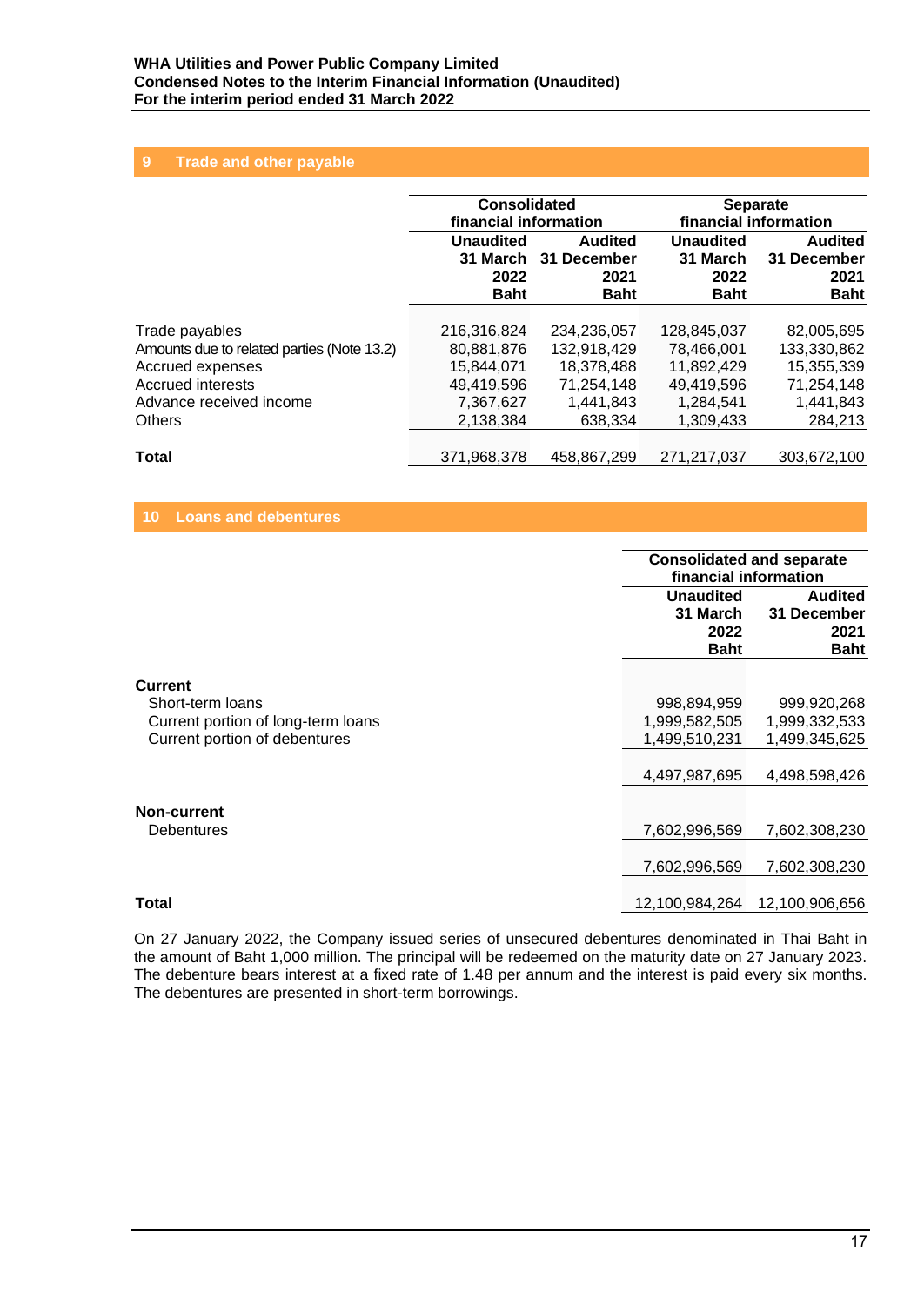The movements in loans and debentures from financing activities during the three-month period ended 31 March are as follows:

|                               | <b>Consolidated and separate financial information</b> |               |                   |                 |  |
|-------------------------------|--------------------------------------------------------|---------------|-------------------|-----------------|--|
|                               | <b>Short-term</b>                                      | Long-term     |                   |                 |  |
|                               | loans                                                  | loans         | <b>Debentures</b> | <b>Total</b>    |  |
|                               | <b>Baht</b>                                            | <b>Baht</b>   | <b>Baht</b>       | <b>Baht</b>     |  |
|                               |                                                        |               |                   |                 |  |
| As at 1 January 2022          | 999,920,268                                            | 1,999,332,533 | 9,101,653,855     | 12,100,906,656  |  |
|                               |                                                        |               |                   |                 |  |
| Cash flows in                 | 1,000,000,000                                          | ٠             | ۰                 | 1,000,000,000   |  |
| Cash flows out                | (1,001,340,000)                                        |               | -                 | (1,001,340,000) |  |
| Amortisation of front-end fee | 314,691                                                | 249,972       | 852.945           | 1,417,608       |  |
|                               |                                                        |               |                   |                 |  |
| As at 31 March 2022           | 998,894,959                                            | 1,999,582,505 | 9,102,506,800     | 12,100,984,264  |  |

The carrying amounts and fair values of certain long-term loans and debentures are as follows:

|                  |                  | <b>Consolidated and separate financial information</b> |                   |                |  |  |
|------------------|------------------|--------------------------------------------------------|-------------------|----------------|--|--|
|                  | Long-term loans  |                                                        | <b>Debentures</b> |                |  |  |
|                  | <b>Unaudited</b> | <b>Audited</b>                                         | <b>Unaudited</b>  | <b>Audited</b> |  |  |
|                  | 31 March         | 31 December                                            | 31 March          | 31 December    |  |  |
|                  | 2022             | 2021                                                   | 2022              | 2021           |  |  |
|                  | <b>Baht</b>      | <b>Baht</b>                                            | <b>Baht</b>       | <b>Baht</b>    |  |  |
|                  |                  |                                                        |                   |                |  |  |
| Carrying amounts | 1,999,582,505    | 1,999,332,533                                          | 9,102,506,800     | 9,101,653,855  |  |  |
| Fair values      | 1,999,582,505    | 1,999,332,533                                          | 9,062,411,753     | 9,125,189,162  |  |  |

The fair values of borrowings are based on discounted cash flows using a discount rate based upon the borrowing rate of 2.90% (2021: 2.90%) and are within level 2 of the fair value hierarchy.

The fair values of debentures are based on clean price announced by Thai Bond Market Association that are within level 2 of the fair value hierarchy.

The proportion of fixed rate borrowings of the Group and Company are 100% (2021: 100%) of all borrowings.

The effective interest rates at the statement of financial position date were as follows:

|                                      |                                           | <b>Consolidated and separate</b><br>financial information |  |  |
|--------------------------------------|-------------------------------------------|-----------------------------------------------------------|--|--|
|                                      | <b>Unaudited</b><br>31 March<br>2022<br>% | <b>Audited</b><br>31 December<br>2021<br>%                |  |  |
| Long-term loans<br><b>Debentures</b> | 2.90<br>$1.97 - 3.66$                     | 2.90<br>$1.97 - 3.66$                                     |  |  |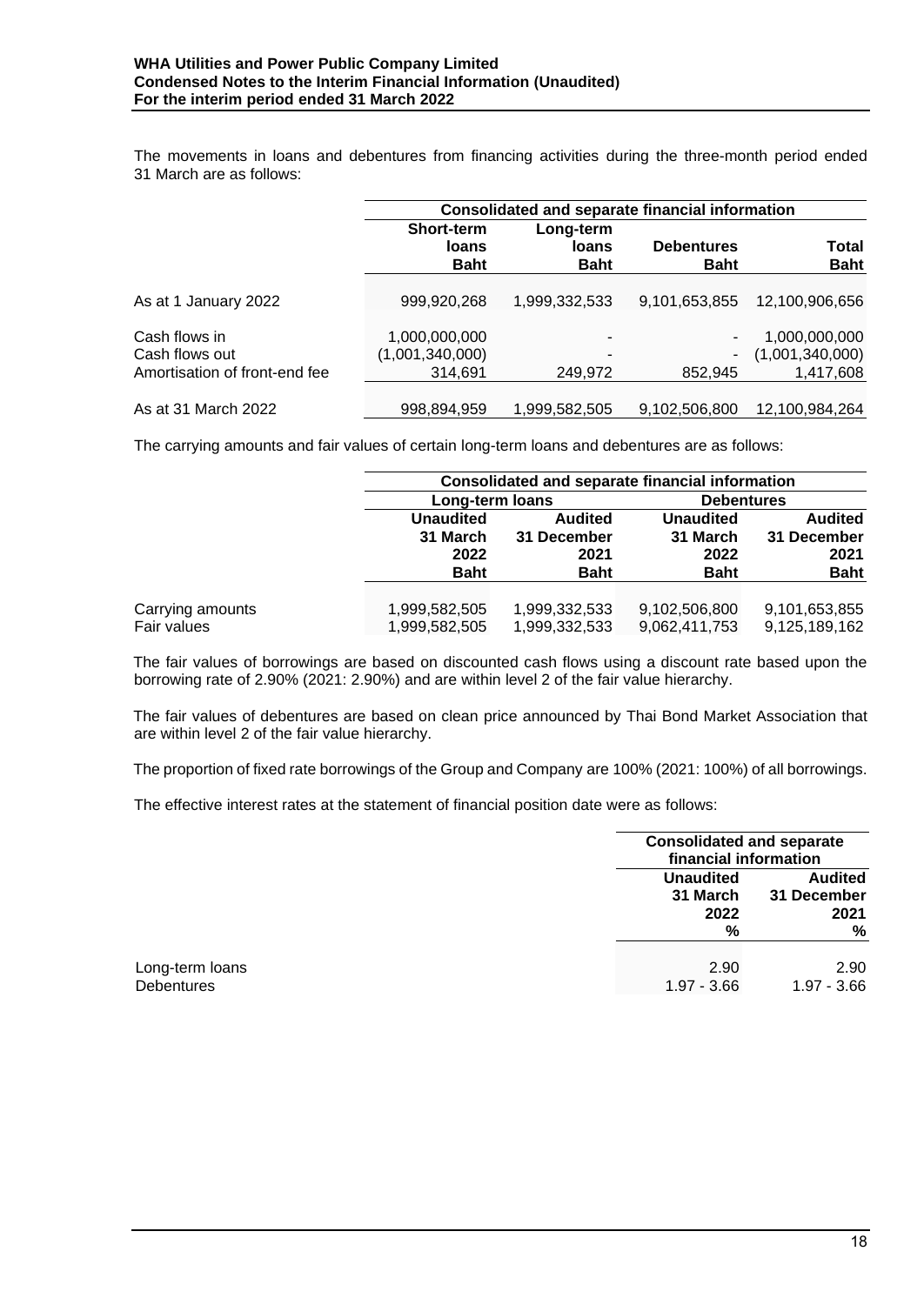Maturity of long-term loans and debentures are as follows:

|                                                          | <b>Consolidated and separate financial information</b> |                                                      |                                                     |                                                      |
|----------------------------------------------------------|--------------------------------------------------------|------------------------------------------------------|-----------------------------------------------------|------------------------------------------------------|
|                                                          | Long-term loans                                        |                                                      | <b>Debentures</b>                                   |                                                      |
|                                                          | <b>Unaudited</b><br>31 March<br>2022<br><b>Baht</b>    | <b>Audited</b><br>31 December<br>2021<br><b>Baht</b> | <b>Unaudited</b><br>31 March<br>2022<br><b>Baht</b> | <b>Audited</b><br>31 December<br>2021<br><b>Baht</b> |
| Not later than 1 year<br>Later than 1 year but not later | 1,999,582,505                                          | 1,999,332,533                                        | 1,499,510,231                                       | 1,499,345,625                                        |
| than 5 years                                             |                                                        |                                                      | 6,104,567,069                                       | 6,103,921,606                                        |
| Over 5 years                                             |                                                        |                                                      | 1,498,429,500                                       | 1,498,386,624                                        |
| <b>Total</b>                                             | 1,999,582,505                                          | 1,999,332,533                                        | 9,102,506,800                                       | 9,101,653,855                                        |

#### **11 Other income**

| For the three-month period ended         | <b>Consolidated</b><br>financial information |                          | <b>Separate</b><br>financial information |                           |
|------------------------------------------|----------------------------------------------|--------------------------|------------------------------------------|---------------------------|
| 31 March                                 | 2022<br><b>Baht</b>                          | 2021<br><b>Baht</b>      | 2022<br><b>Baht</b>                      | 2021<br><b>Baht</b>       |
| Dividend income<br>Interest income       | 24,994,502<br>2,675,236                      | 39.999.753<br>2,588,883  | 358,551,996<br>42,413,279                | 438,753,996<br>46,153,387 |
| Guarantee fee<br>Gain from exchange rate | 4,071,773                                    | 4,327,603<br>119,852,591 |                                          |                           |
| <b>Others</b>                            | 4,237,797                                    | 309,419                  | 309,646                                  | 309,416                   |
| Total                                    | 35,979,308                                   | 167,078,249              | 401,274,921                              | 485,216,799               |

## **12 Commitment and contingencies**

#### 12.1 Capital commitments

Capital expenditure contracted but not recognised in the financial information is as follows:

|                          |                  | <b>Consolidated</b><br>financial information |                  | <b>Separate</b><br>financial information |  |
|--------------------------|------------------|----------------------------------------------|------------------|------------------------------------------|--|
|                          |                  |                                              |                  |                                          |  |
|                          | <b>Unaudited</b> | <b>Audited</b>                               | <b>Unaudited</b> | <b>Audited</b>                           |  |
|                          |                  | 31 March 31 December                         |                  | 31 March 31 December                     |  |
|                          | 2022             | 2021                                         | 2022             | 2021                                     |  |
|                          | <b>Baht</b>      | <b>Baht</b>                                  | <b>Baht</b>      | <b>Baht</b>                              |  |
| Construction in progress | 331,174,400      | 458,090,784                                  | 25,472,402       | 55,906,920                               |  |

## 12.2 Contingent liabilities

The Group has contingent liabilities relating to a guarantee under conditions of the standby letters of credit issued by the financial institutions according to the performance bond of its power business in the amount of Baht 111.05 million (31 December 2021: Baht 111.05 million) and US Dollar (USD) 5.52 million (31 December 2021: USD 5.52 million).

The Group has contingent liabilities relating to a guarantee issued by the financial institutions according to the performance bond with Provincial Electricity Authority and others in the total amount of Baht 10.85 million (31 December 2021: Baht 10.52 million).

The Group has contingent liabilities relating to guarantee of associates' loans by ordinary shares of such associates and guarantee of associates' and joint ventures' bank guarantees facilities by the Group's subsidiaries which are shareholders of such associates and joint ventures.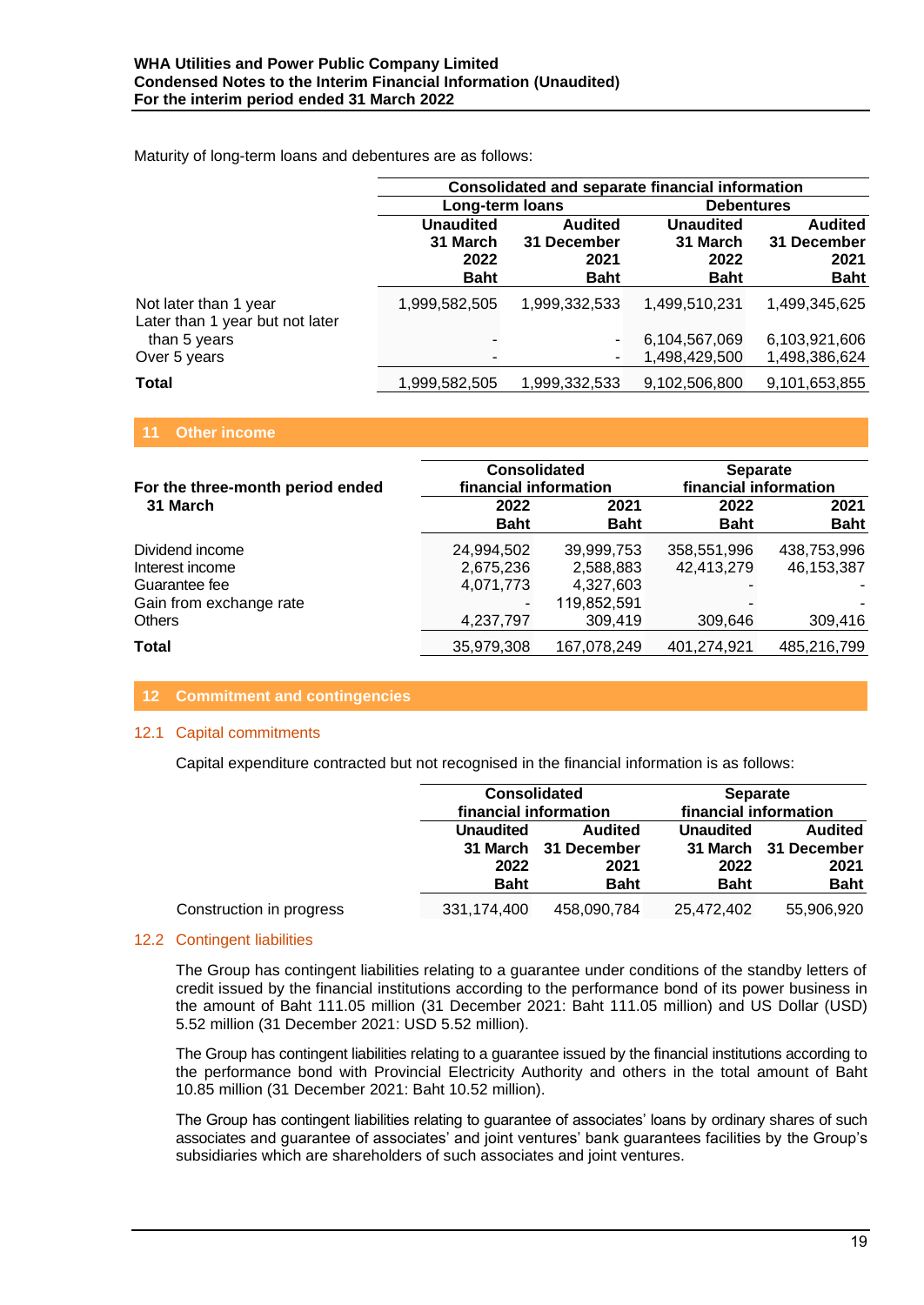#### **13 Related party transactions**

Company's major shareholder is WHA Industrial Development Public Company Limited in proportion of 70.45% which has WHA Corporation Public Company Limited as an ultimate parent company. The remaining 29.55% of the shares are widely held.

Other related parties comprise the entities under common control of WHA Industrial Development Public Company Limited and WHA Corporation Public Company Limited.

Additional information for transactions with related parties are as follows:

#### 13.1 Transactions

|                                                        | <b>Consolidated</b>   |                      | <b>Separate</b>           |                           |
|--------------------------------------------------------|-----------------------|----------------------|---------------------------|---------------------------|
| For the three-month period ended                       | financial information |                      | financial information     |                           |
| 31 March                                               | 2022                  | 2021                 | 2022                      | 2021                      |
|                                                        | <b>Baht</b>           | <b>Baht</b>          | <b>Baht</b>               | <b>Baht</b>               |
| <b>Ultimate Parent</b>                                 |                       |                      |                           |                           |
| Income from sales and service                          | 1,107,054             | 1,083,317            | 2,756                     |                           |
| Service fee                                            | 1,530,915             | 1,020,610            | 1,530,915                 | 1,020,610                 |
| Management fee                                         |                       | 342,000              |                           | 342,000                   |
| Other expense                                          | 517,599               | 239,891              | 517,599                   | 239,891                   |
| <b>Parent</b>                                          |                       |                      |                           |                           |
| Raw water cost                                         | 2,058,144             | 16,621,585           | 2,058,144                 | 16,621,585                |
| Management fee                                         | 10,380,000            | 7,998,000            | 10,380,000                | 7,998,000                 |
| Interest expense                                       | 772,549               | 766,330              | 772,549                   | 766,330                   |
| Other expense                                          | 105,000               | 150,000              |                           | 45,000                    |
|                                                        |                       |                      |                           |                           |
| <b>Subsidiaries</b>                                    |                       |                      |                           |                           |
| Income from sales and service                          |                       |                      | 83,202,279                | 78,840,007                |
| Interest income<br>Dividend income                     |                       |                      | 42,409,842<br>358,551,996 | 46,150,193<br>438,753,996 |
|                                                        |                       |                      |                           |                           |
| <b>Associates</b>                                      |                       |                      |                           |                           |
| Income from sales and service                          | 55,343,050            | 53,739,234           | 55,343,050                | 53,739,234                |
| Interest income                                        | 85,892                |                      |                           |                           |
| Other income                                           | 4,071,773             | 4,327,603            |                           |                           |
|                                                        |                       |                      |                           |                           |
| <b>Joint ventures</b><br>Income from sales and service | 3,218,931             | 3,385,683            | 3,143,931                 | 3,310,683                 |
| Interest income                                        | 2,585,663             | 2,585,663            |                           |                           |
|                                                        |                       |                      |                           |                           |
| <b>Other related parties</b>                           |                       |                      |                           |                           |
| Revenue from sales and services                        | 1,828,667             | 1,587,562            | 1,270,721                 | 1,198,669                 |
| Raw water cost                                         | 27,806,214            | 161,553,466          | 27,806,214                | 161,553,466               |
| Service fee                                            | 92,226                | 537,000              | 92,226                    | 108,000                   |
| Amortisation of rights to operate                      |                       |                      |                           |                           |
| and distribution industrial water                      | 2,143,233             | 2,143,233            | 2,143,233                 | 2,143,233                 |
| Management fee                                         | 615,000<br>5,205,962  | 450,000<br>2,223,629 | 615,000<br>2,976,302      | 450,000<br>1,244,760      |
| Interest expense<br>Other expense                      | 631,830               | 473,343              | 481,830                   | 317,051                   |
|                                                        |                       |                      |                           |                           |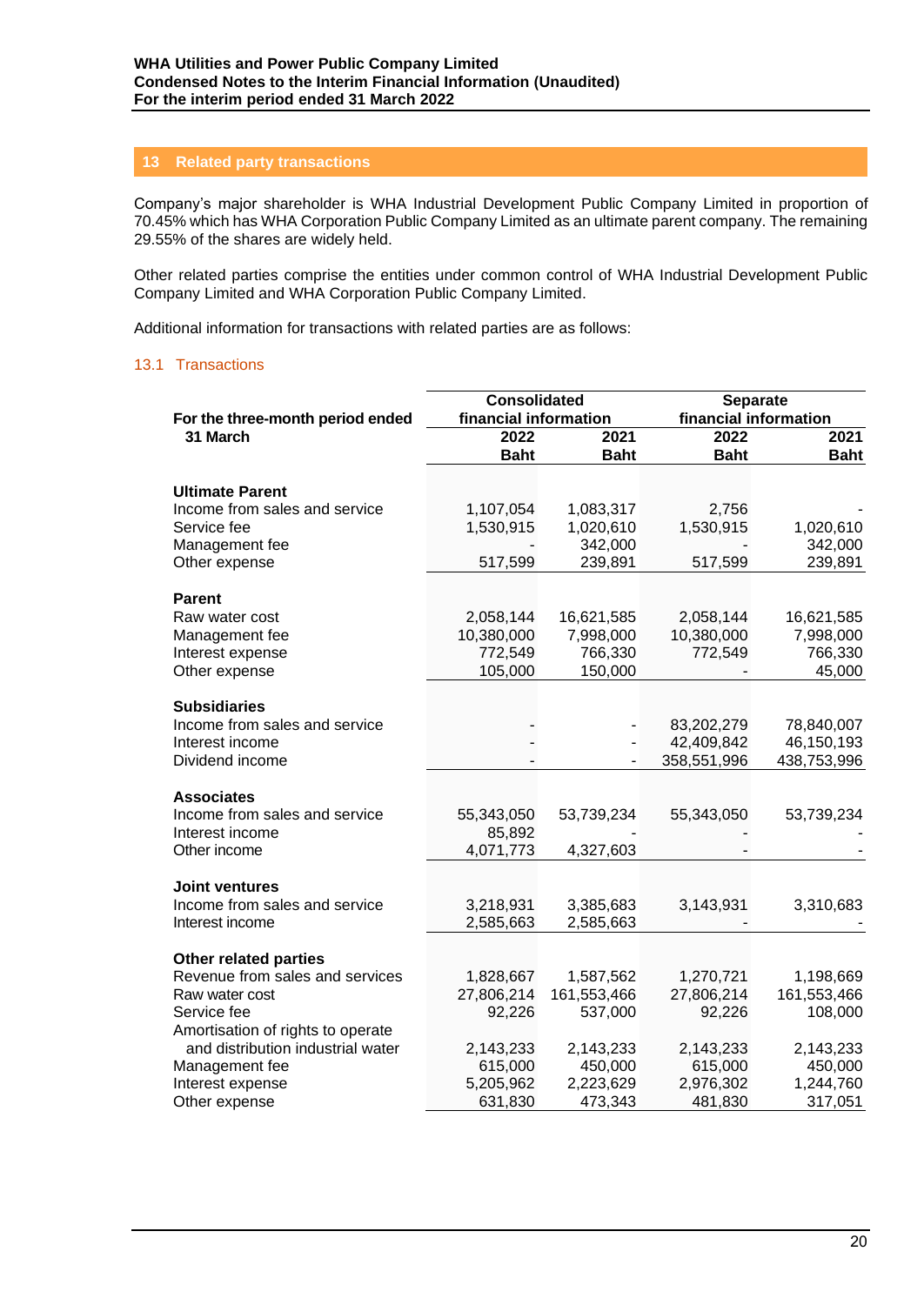#### 13.2 Outstanding balances

|                                                         | <b>Consolidated</b><br>financial information |                       | <b>Separate</b><br>financial information |                       |
|---------------------------------------------------------|----------------------------------------------|-----------------------|------------------------------------------|-----------------------|
|                                                         | <b>Unaudited</b>                             | <b>Audited</b>        | <b>Unaudited</b>                         | <b>Audited</b>        |
|                                                         | 31 March                                     | 31 December           | 31 March                                 | 31 December           |
|                                                         | 2022                                         | 2021                  | 2022                                     | 2021                  |
|                                                         | <b>Baht</b>                                  | <b>Baht</b>           | <b>Baht</b>                              | <b>Baht</b>           |
| <b>Receivables</b>                                      |                                              |                       |                                          |                       |
| <b>Ultimate Parent</b>                                  | 759,333                                      | 691,039               |                                          | 19,325                |
| Parent                                                  | 10,161                                       | 10,161                |                                          |                       |
| <b>Subsidiaries</b>                                     |                                              |                       | 765,969,120                              | 350,221,360           |
| Associates                                              | 21,963,811                                   | 19,636,895            | 17,758,773                               | 15,403,192            |
| Joint ventures                                          | 15,331,085                                   | 3,550,704             | 2,892,408                                | 1,712,010             |
| Other related parties                                   | 1,916,396                                    | 1,116,744             | 1,575,556                                | 871,131               |
|                                                         |                                              |                       |                                          |                       |
| <b>Total</b>                                            | 39,980,786                                   | 25,005,543            | 788,195,857                              | 368,227,018           |
|                                                         |                                              |                       |                                          |                       |
| <b>Payables</b>                                         |                                              |                       |                                          |                       |
| <b>Ultimate Parent</b><br>Parent                        | 62,714<br>56,009,627                         | 412,935<br>47,045,045 | 62,714<br>56,009,627                     | 412,935<br>47,045,045 |
| <b>Subsidiaries</b>                                     |                                              |                       | 517,910                                  | 440,886               |
| Other related parties                                   | 24,809,535                                   | 85,460,449            | 21,875,750                               | 85,431,996            |
|                                                         |                                              |                       |                                          |                       |
| <b>Total</b>                                            | 80,881,876                                   | 132,918,429           | 78,466,001                               | 133,330,862           |
|                                                         |                                              |                       |                                          |                       |
| <b>Lease Liabilities</b>                                |                                              |                       |                                          |                       |
| <b>Ultimate Parent</b>                                  | 18,118,928                                   | 18,823,420            | 18,118,928                               | 18,823,420            |
| Parent                                                  | 59,728,835                                   | 59,615,579            | 59,728,835                               | 59,615,579            |
| Other related parties                                   | 315,718,044                                  | 189,536,213           | 189,638,330                              | 90,693,168            |
|                                                         |                                              |                       |                                          |                       |
| <b>Total</b>                                            | 393,565,807                                  | 267,975,212           | 267,486,093                              | 169, 132, 167         |
| <b>Provision for liabilities from</b><br>water business |                                              |                       |                                          |                       |
| Parent and other related parties                        | 426,983,943                                  | 425,013,673           | 423,118,355                              | 421,199,955           |

#### 13.3 Loans to related parties

|                                                     | <b>Consolidated</b><br>financial information |                                                               | <b>Separate</b><br>financial information            |                                                      |
|-----------------------------------------------------|----------------------------------------------|---------------------------------------------------------------|-----------------------------------------------------|------------------------------------------------------|
|                                                     | <b>Unaudited</b><br>2022<br><b>Baht</b>      | <b>Audited</b><br>31 March 31 December<br>2021<br><b>Baht</b> | <b>Unaudited</b><br>31 March<br>2022<br><b>Baht</b> | <b>Audited</b><br>31 December<br>2021<br><b>Baht</b> |
| <b>Subsidiaries</b><br>Associates<br>Joint ventures | 5,309,966<br>248,490,552                     | 5,327,207<br>248,490,552                                      | $-6,123,490,0006,123,490,000$                       |                                                      |
| <b>Total</b>                                        | 253,800,518                                  |                                                               | 253,817,759 6,123,490,000 6,123,490,000             |                                                      |

Loans to subsidiaries are at call and are unsecured. The loans bore interest at 2.79% per annum (2021: 2.79% per annum). The loans that the Company will not call for repayment within the next 12 months are classified as long-term loans to subsidiaries.

Loans to associates were made on commercial terms and conditions. The loans are due within 1 year and are unsecured. The loans bore interest at 6.50% per annum.